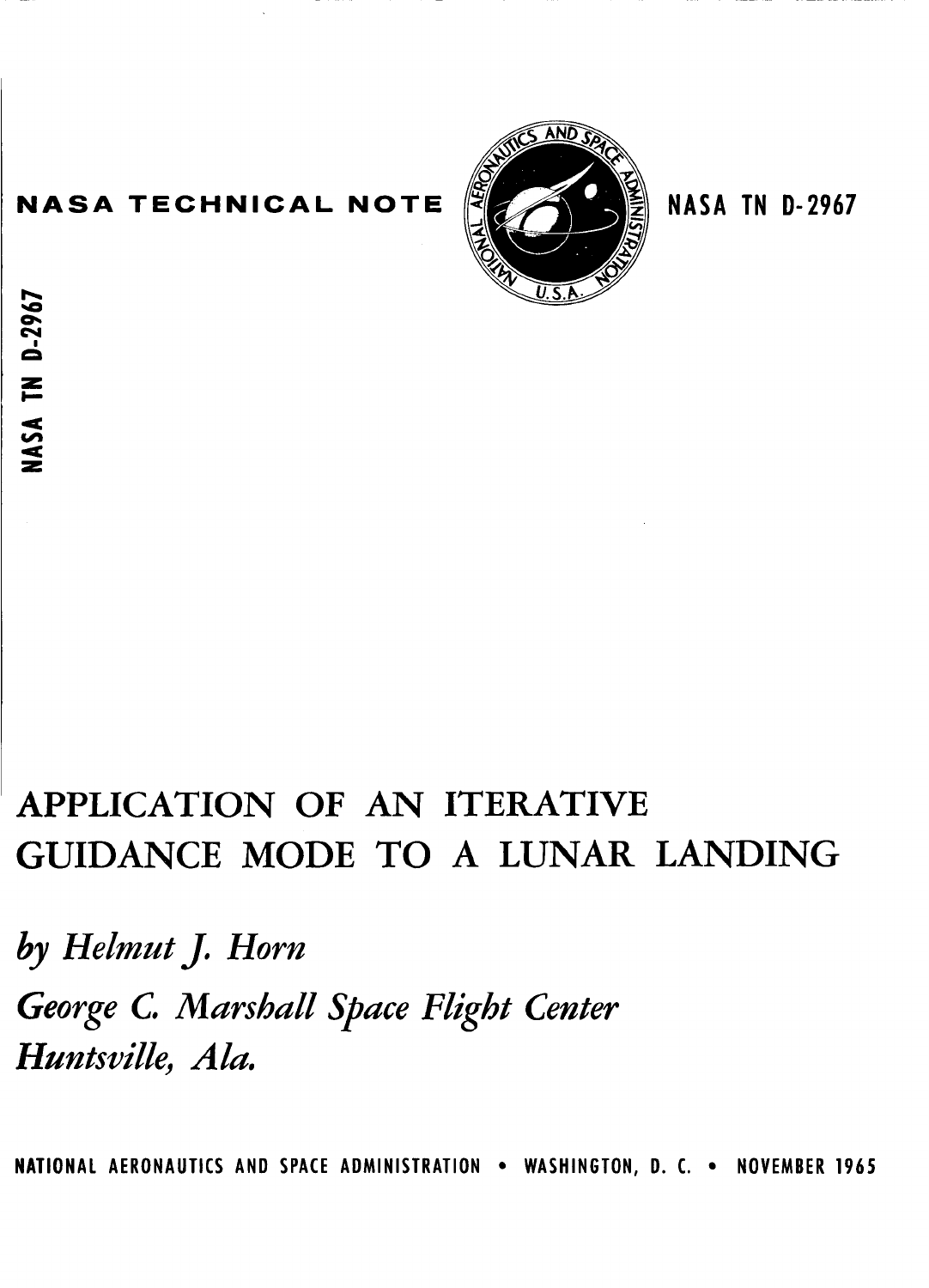## APPLICATION OF AN ITERATIVE GUIDANCE MODE

### TO A LUNAR LANDING

By Helmut J. Horn

George C. Marshall Space Flight Center Huntsville, Ala.

**NATIONAL AERONAUTICS AND SPACE ADMINISTRATION** 

**For sale by the Clearinghouse for Federal Scientific and Technical Information Springfield, Virginia 22151** - **Price\$1.00**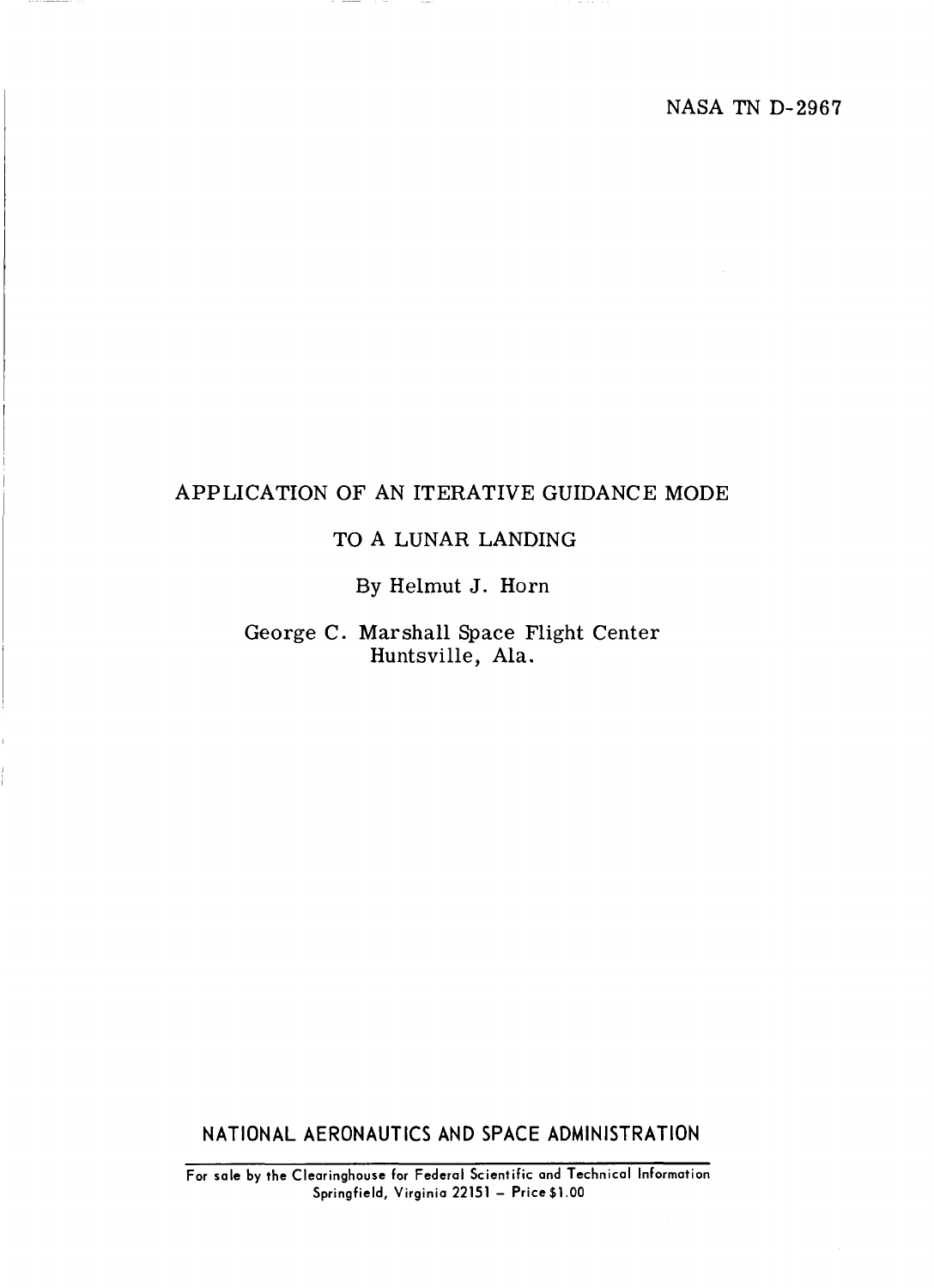## TABLE OF CONTENTS

Page

| $^{\prime}$ COMPARISON OF VARIOUS GUIDANCE MODES $\ldots \ldots \ldots \ldots \ldots \ldots \ldots$ | $\overline{2}$ |
|-----------------------------------------------------------------------------------------------------|----------------|
| Delta Minimum Principle                                                                             | $\overline{2}$ |
| Path Adaptive Guidance Mode                                                                         | $\overline{2}$ |
| Iterative Guidance Mode                                                                             | 3              |
| DERIVATION OF EQUATIONS                                                                             | 3              |
| Optimization with Calculus of Variation                                                             | 3              |
| Graphical Solution if End Position is Not Specified                                                 | 4              |
| Approximate Solution, if One Coordinate of the End Point is Specified                               | 7              |
|                                                                                                     | 7              |
|                                                                                                     | 8              |
| Mission and Ground Rules                                                                            | 8              |
|                                                                                                     | 8              |
| First Check Case: Direct Landing for Circular Orbit                                                 | 10             |
| Second Check Case: Landing from a Hohmann Transfer Ellipse                                          | 13             |
|                                                                                                     | 15             |
|                                                                                                     | 16             |

 $\mathbf{r}$ Ĩ.

 $\hat{\beta}$ 

and the con-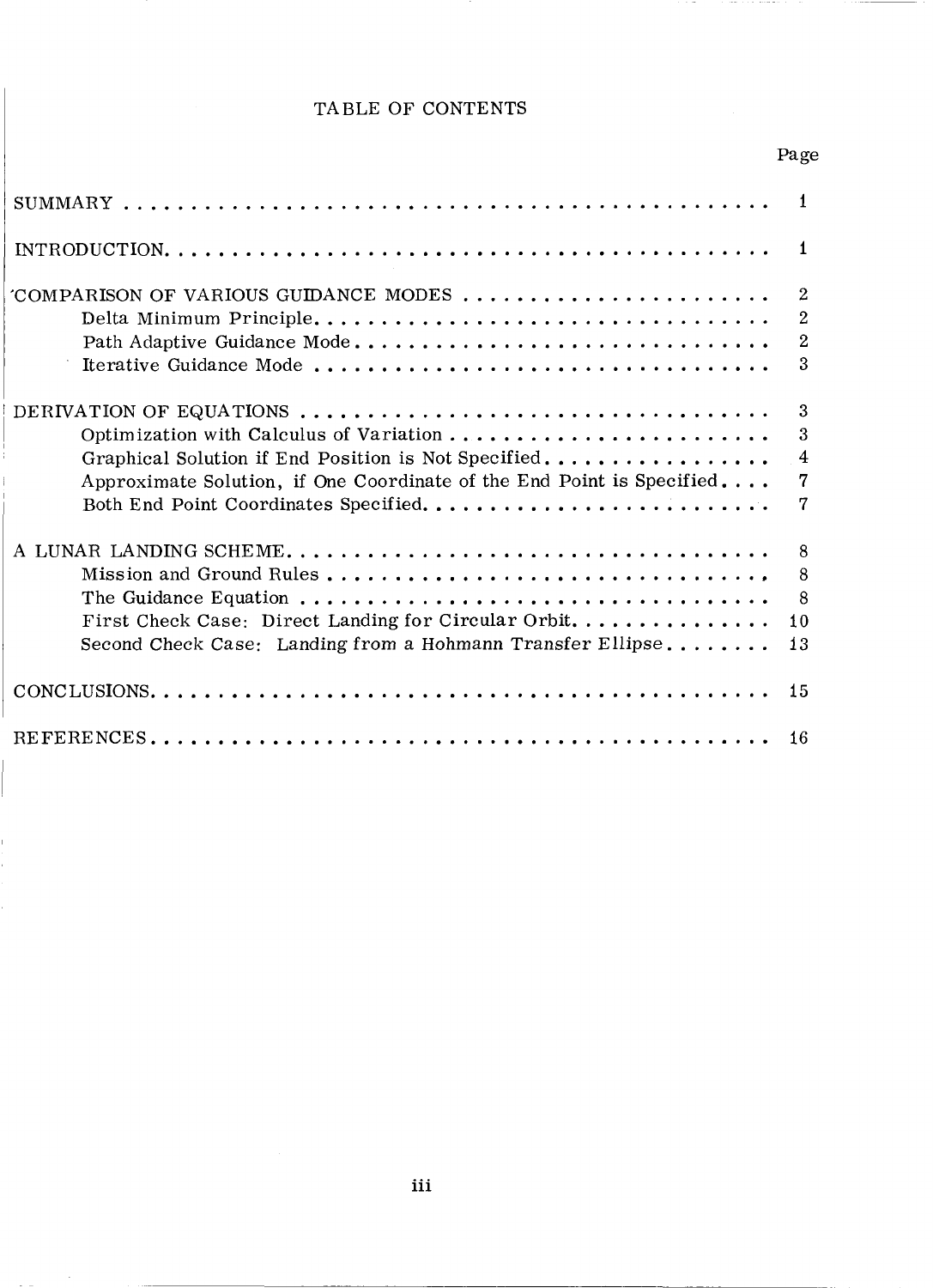## LIST OF ILLUSTRATIONS

 $\sim$   $-$ 

 $\alpha_{\rm{eff}}=0.5\pm0.00$  and  $\alpha_{\rm{eff}}$ 

 $\alpha$  ,  $\alpha$  ,  $\alpha$  ,  $\alpha$  ,  $\alpha$  ,  $\alpha$ 

 $- -$ 

 $\alpha$  and  $\alpha$  are  $\alpha$  . The  $\alpha$ 

 $\sim$   $\sim$   $\sim$   $\sim$   $\sim$ 

 $\hat{z}$  and

وتسدد

 $\sim$ 

| Figure | Title | Pag∈ |
|--------|-------|------|
|        |       |      |
| 2.     |       |      |
| 3.     |       |      |
| 4.     |       |      |

## LIST OF TABLES

| Table | Title                                                   | Page            |
|-------|---------------------------------------------------------|-----------------|
| 1.    | Error Summary for Direct Landing from Parking Orbit     | $\overline{11}$ |
| 2.    | Descent from Nominal Parking Orbit (Case I)             | 11              |
| 3.    | Descent from Disturbed Parking Orbit (Case II)          | 12              |
| 4.    |                                                         |                 |
| 5.    | Error Summary for Landing from Hohmann Ellipse 13       |                 |
| 6.    | Descent from Nominal Hohmann Ellipse (Case I) 13        |                 |
| 7.    | Descent from Disturbed Hohmann Ellipse (Case II)  14    |                 |
| 8.    | Descent from Disturbed Hohmann Ellipse, Grazing Surface | 15              |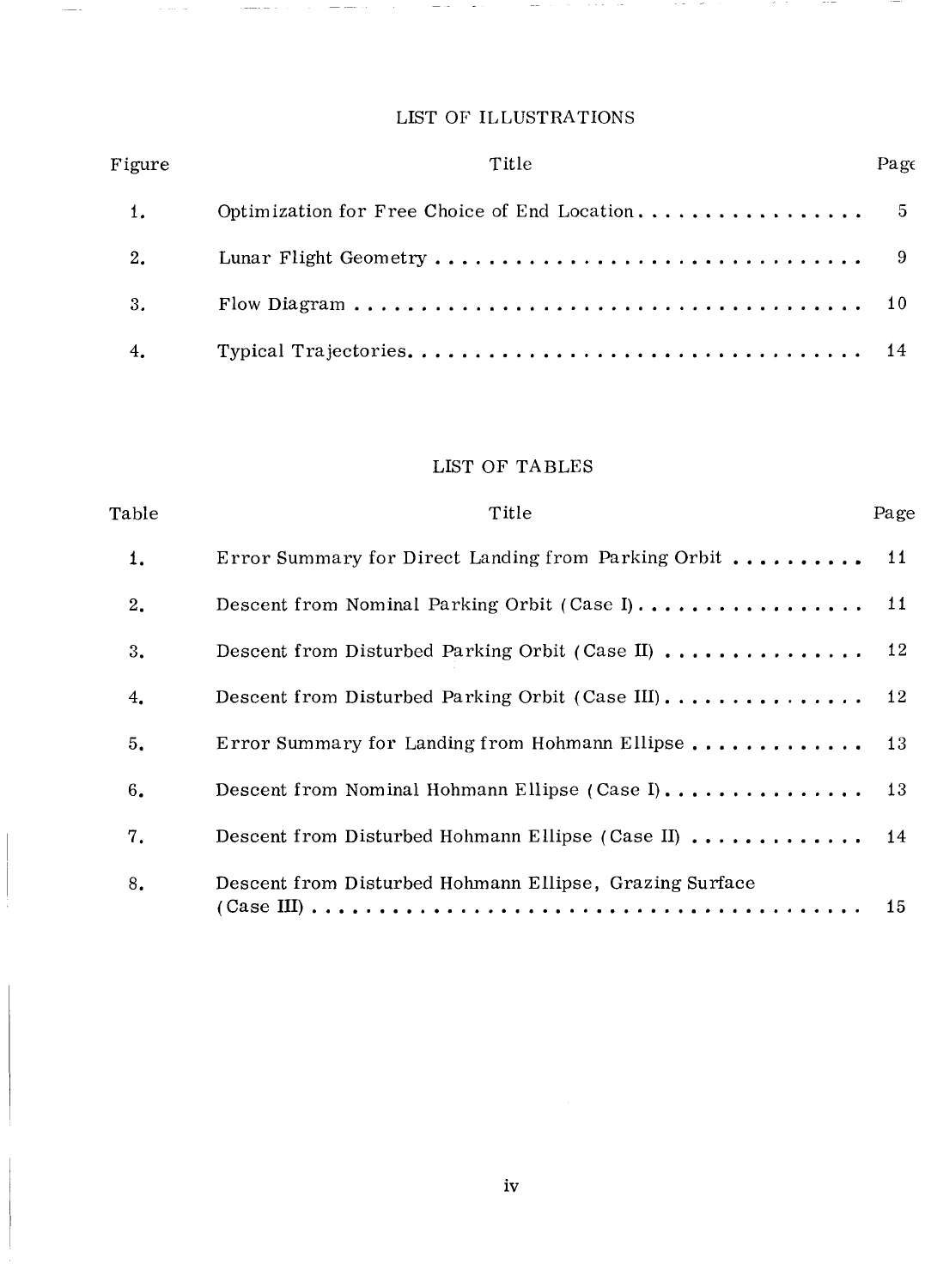## DE FINITION OF SYMBOLS

| Symbol                                                                                                                                                                                                                                                                                                                                                                                                                         | Definition                                                  |
|--------------------------------------------------------------------------------------------------------------------------------------------------------------------------------------------------------------------------------------------------------------------------------------------------------------------------------------------------------------------------------------------------------------------------------|-------------------------------------------------------------|
| t                                                                                                                                                                                                                                                                                                                                                                                                                              | time                                                        |
| T                                                                                                                                                                                                                                                                                                                                                                                                                              | time at target                                              |
| Τ                                                                                                                                                                                                                                                                                                                                                                                                                              | time to complete consumption                                |
| $\mathbb{R}$                                                                                                                                                                                                                                                                                                                                                                                                                   | value to be extremized                                      |
| $x, y, \dot{x}, \dot{y}$                                                                                                                                                                                                                                                                                                                                                                                                       | horizontal and vertical coordinates and velocity components |
| $\xi$ , $\eta$ , $\xi$ , $\eta$                                                                                                                                                                                                                                                                                                                                                                                                | rotated coordinates and velocity components                 |
| $\epsilon$                                                                                                                                                                                                                                                                                                                                                                                                                     | angle of rotation of $\xi$ against x                        |
| $\varphi$                                                                                                                                                                                                                                                                                                                                                                                                                      | thrust angle                                                |
| $\theta$                                                                                                                                                                                                                                                                                                                                                                                                                       | path tangent                                                |
| Φ                                                                                                                                                                                                                                                                                                                                                                                                                              | central angle to point of origin                            |
| $\mathbf F$                                                                                                                                                                                                                                                                                                                                                                                                                    | thrust                                                      |
| $m, \dot{m}$                                                                                                                                                                                                                                                                                                                                                                                                                   | mass and flow rate                                          |
| $\mathbf{g}% _{T}=\mathbf{g}_{T}=\mathbf{g}_{T}=\mathbf{g}_{T}=\mathbf{g}_{T}=\mathbf{g}_{T}=\mathbf{g}_{T}=\mathbf{g}_{T}=\mathbf{g}_{T}=\mathbf{g}_{T}=\mathbf{g}_{T}=\mathbf{g}_{T}=\mathbf{g}_{T}=\mathbf{g}_{T}=\mathbf{g}_{T}=\mathbf{g}_{T}=\mathbf{g}_{T}=\mathbf{g}_{T}=\mathbf{g}_{T}=\mathbf{g}_{T}=\mathbf{g}_{T}=\mathbf{g}_{T}=\mathbf{g}_{T}=\mathbf{g}_{T}=\mathbf{g}_{T}=\mathbf{g}_{T}=\mathbf{g}_{T}=\math$ | constant of gravity                                         |
| a, b, c, d, $\mathrm{K}_1$ , $\mathrm{K}_2$                                                                                                                                                                                                                                                                                                                                                                                    | coefficients of the steering equation                       |
| a                                                                                                                                                                                                                                                                                                                                                                                                                              | acceleration                                                |
| V                                                                                                                                                                                                                                                                                                                                                                                                                              | velocity                                                    |
| Subscript                                                                                                                                                                                                                                                                                                                                                                                                                      |                                                             |
| $1:V_1$                                                                                                                                                                                                                                                                                                                                                                                                                        | initial or instantaneous                                    |
| $g: v_g$                                                                                                                                                                                                                                                                                                                                                                                                                       | caused by gravity                                           |
| $T: V_T$                                                                                                                                                                                                                                                                                                                                                                                                                       | total or final                                              |
| $L : g_L$                                                                                                                                                                                                                                                                                                                                                                                                                      | lunar                                                       |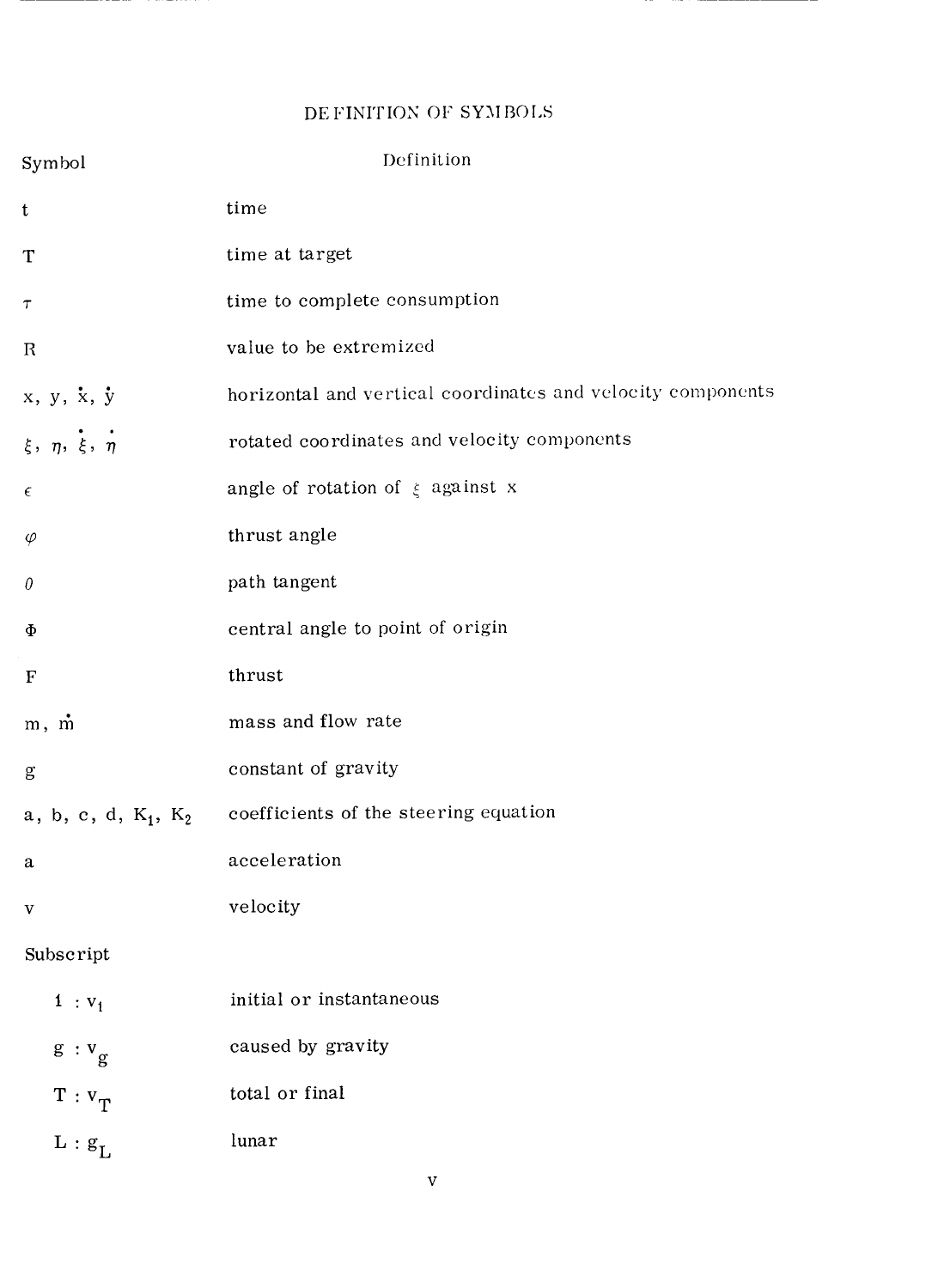## DEFINITION OF SYMBOLS (Cont'd)

 $\sim$  0.000  $\sim$  0.000  $\mu$ 

| Superscript                    | Definition                            |
|--------------------------------|---------------------------------------|
| $\sim$ : $\widetilde{\varphi}$ | preliminary value for restricted case |
| $*$ $\cdot$ $F*$               | previous value                        |

 $\sim$   $\sim$ 

 $\sim$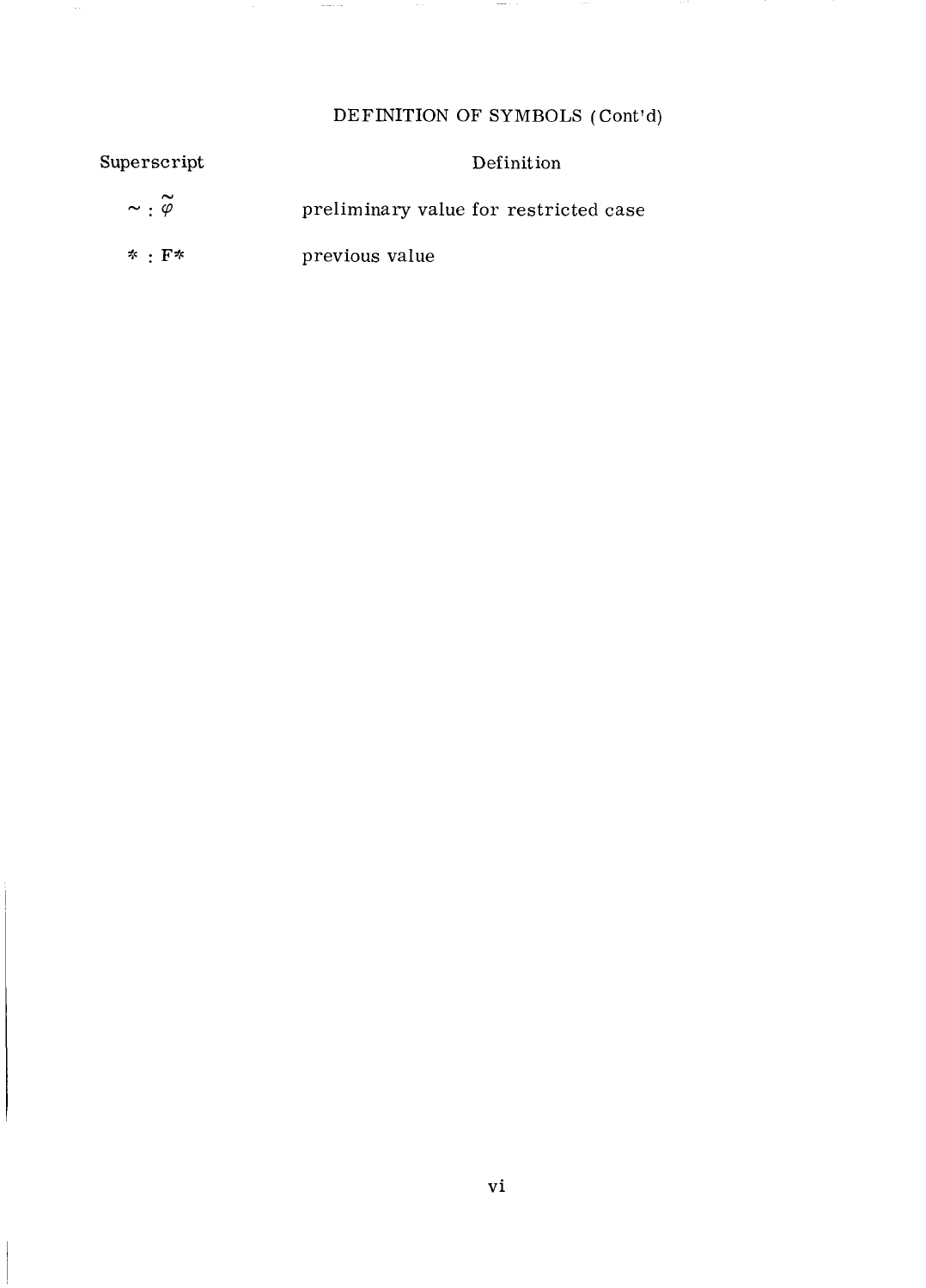## APPLICATION OF AN ITERATIVE GUIDANCE MODE TO A LUNAR LANDING<sup>\*</sup>

#### SUMMARY

The purpose of a guidance system is to direct a vehicle from a given set of initial conditions to a predetermined set of final conditions with a minimum expenditure of propellants. Optimization of trajectories for minimum propellant consumption can be achieved with use of the calculus of variation. This method requires a large volume of numerical computation, making a real-time solution on board the vehicle impractical.

For highly simplified problems, e. g. , for a homogeneous gravitation field, closed form solutions are available. These solutions provide an approximate answer for a real case. If applied repetitively, they can be used as steering equations. These approximations become stepwise better and better, and the end conditions should be reached with any desired degree of accuracy (disregarding instrument errors).

Application of this "Iterative Guidance Mode" to a lunar landing confirms thi's expectation, and calculated propellant losses are negligible. Real-time computation is possible with a small, medium speed computer (RPC 4000). This proves the feasibility of the "Iterative Guidance Mode" for on-board computation. Used for trajectory optimization, substantial savings in computer time are possible.

#### INTRODUCTION

The task of a guidance system generally is to direct a vehicle from a given instantaneous state to a prescribed final state. This study will describe a special system designed to handle large disturbances with a minimum energy expenditure. This is done by calculating a new optimum trajectory from any instantaneous state to the end point. By using analytical solutions of simplified problems as iteratively improving approximate solutions for the real problem, computation effort can be reduced to such an extent that real-time calculation of the optimum trajectories with on-board components becomes possible.

**J.**  -,.Paper presented at Third European Space Flight Symposium and 15th Annual Meeting of the DGRR in Stuttgart, Germany, May 22-24, 1963.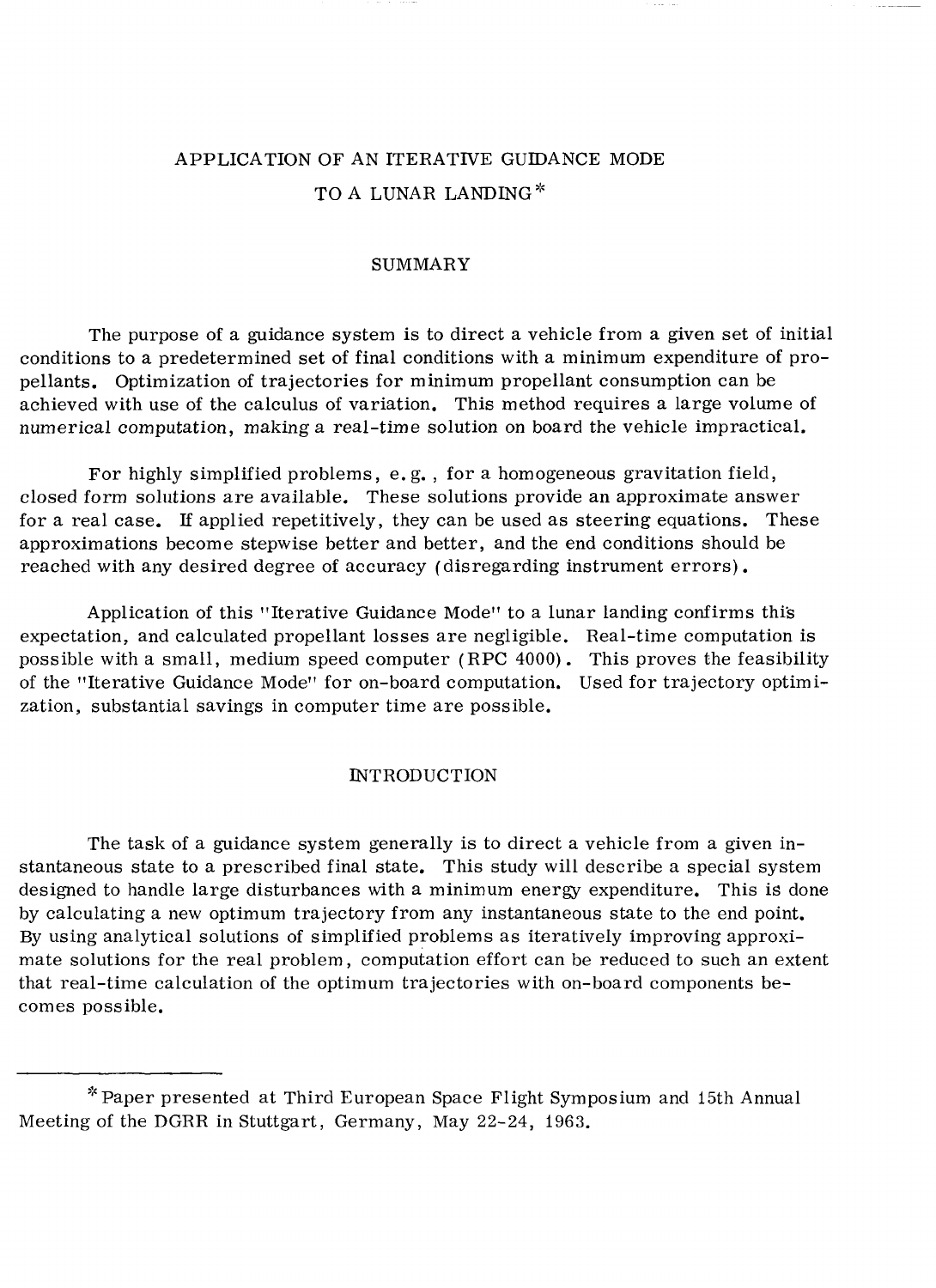Application of this scheme to a lunar landing verifies its accuracy and usefulness numerically.

Special acknowledgement is given by the author to various members of the Dynamics Analysis Branch, especially Mr. Judson J. Hart, Mrs. Doris C. Chandler, and Mr. Daniel T. Martin, for their contributions in the preparation of this paper.

#### COMPARISON OF VARIOUS GUIDANCE MODES

#### The Delta Minimum Principle

One of the classical guidance modes uses a precalculated standard trajectory as a reference. Deviations from this reference caused by external disturbances , as well as inaccurate performance , tolerances, misalignments , etc. , are sensed, and the vehicle is returned to the reference.

The term "trajectory," just like the terms "state," "condition," or "point," as used before, does not only define the geometric shape, but may include any other state variables which may be of significance, e. g. , velocity vector or components, time, or instantaneous mass.

The method of keeping deviations from a reference small was, under the name plorer satellites. Its main advantage is simplicity of the computing operations, since "Delta Minimum Principle," used for the Juno launch vehicles which carried the Exhigher order terms of the steering equation can be neglected.

Deviations from the reference can usually be kept sufficiently small if the guidance system is continuously active and if the disturbances at no point exceed the system's capability.

The Path-Adaptive Guidance Mode

If the guided phase of the trajectory is preceded by an extended unguided interval, e. g. , landing on the moon (direct or through orbit) after about three days of unpowered transit, or if for other reasons large deviations have occurred, it may become very uneconomical or even impossible to return to the standard trajectory. In such a case, it is preferable to compute a new trajectory from the actual conditions to the prescribed final state. Like the original standard trajectory, this secondary reference has to be optimized, e. g. , by calculus of variation. The next logical step is to abandon the concept of a reference trajectory completely and to calculate at each instance the thrust level and direction that lead in optimum fashion to the desired end condition. This approach, called the "Path-Adaptive Guidance Mode" was pointed out by Dr. R. Hoelker and his co-workers  $[1, 2]$ <sup>\*</sup> for the guidance of space vehicles like the Saturn.

*<sup>-9.</sup>* "'Numbers in brackets indicate references at the end of the report.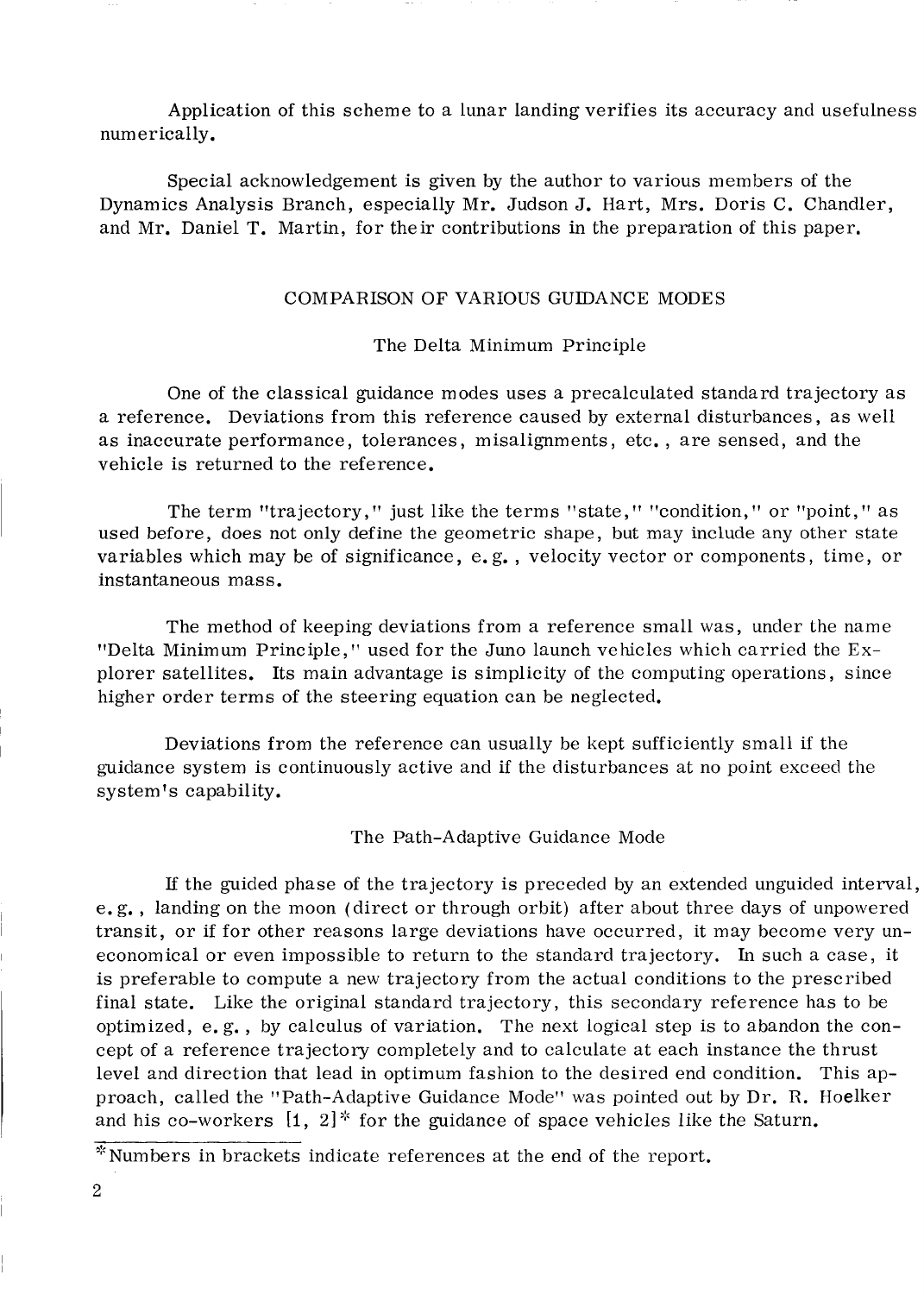The considerable computation effort spent in the optimization of even a single reference trajectory makes it impossible to do all the calculations in real time on hoard. Therefore, a large family of trajectories is being precalculated and evaluated before the flight, and the steering equation as a function of several variables derived and stored in the on-board guidance computer. Another possible solution for an on-board computation will be given below.

#### The Iterative Guidance Mode

Analytical solutions for optimum trajectory equations are possible for certain simplified cases. These analytical solutions are slso approximate solutions for the general, i. e. , not simplified, case. As the vehicle proceeds toward the target, the solution of the trajectory equations is repeated over and over. If the simplifications are chosen *so* that they converge toward the real conditions as the end point is approached, each recalculation of the trajectory will not only correct errors caused by external disturbances, but will also step-wise reduce those resulting from the original simplifications.

This iterative mode was applied to a (calculated) lunar landing problem and found to give solutions very close to a time optimum, even for considerable initial errors.

In the derivation of the equations, graphical methods were used extensively. The resulting case of understanding helped considerably toward the formulation of the problem and the proper choice of simplifications.

#### DERIVATION OF THE EQUATIONS

#### Optimization with Calculus of Variation

As mentioned at the beginning, the terminal state of the vehicle is defined not only by its position but also by the velocity vector, time of arrival, mass (respectively propellant consumption) , etc. Some of these values are prescribed by the mission, e. g. , height and velocity vector in the case of an ascent to orbit. All but one of the remaining variables (or degrees of freedom) are then chosen in such a way that the remaining one, usually the final mass or the final velocity, becomes an estremal.

One of the two control variables available to shape the trajectory, the thrust level, may for the time being be considered as constant, i.e., determined by the power of a selected engine.

Making some additional simplifying assumptions, a homogeneous gravitational field, vacuum conditions, and constant specific impulse, Fried  $[3]$  and Lawdon  $[4]$ show an analytical solution for the remaining independent variable , the thrust direction.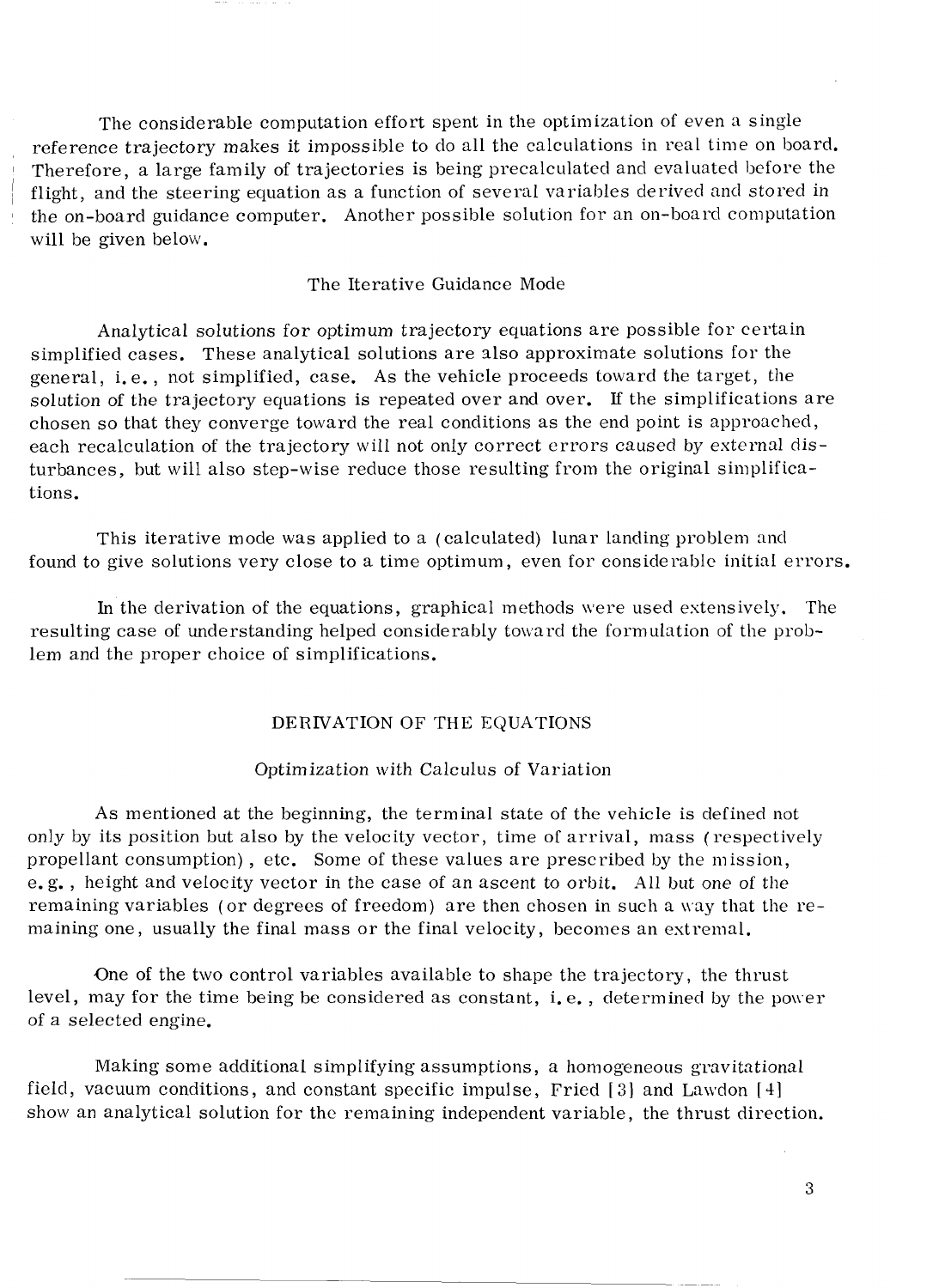$$
\tan \varphi = \frac{\partial R/\partial \dot{y}_T + (T - t) \partial R/\partial y_T}{\partial R/\partial \dot{x}_T + (T - t) \partial R/\partial x_T} = \frac{a + bt}{c + dt} \tag{1}
$$

In an important special case, the injection into a circular orbit, the range over ground to the injection point  $x_T$  is not necessarily specified. To have maximum mass, the partial derivative becomes

$$
\partial R/\partial x_{\mathbf{T}} = 0 \tag{2}
$$

Subsequently, the steering equation takes the form

$$
\tan \varphi = \frac{\partial R/\partial \mathbf{\dot{y}}_T + (T - t) \partial R/\partial \mathbf{y}_T}{\partial R/\partial \mathbf{\dot{x}}_T} = \mathbf{a'} + \mathbf{b'}t. \tag{3}
$$

The same equation is valid if any straight line is prescribed as locus for the terminal point. The x, y coordinate system has then to be replaced by a rotated  $\xi$ ,  $\eta$  system, the  $\xi$  axis of which is parallel to the straight line, and the thrust angle  $\varphi$  is measured against the  $\xi$  axis.

The end conditions of a trajectory, following steering equation **(3)** , were calculated in analytical form by Ehlers [6]. No such solution for the inverted problem, the computation of the coefficients a' and b' that lead to a given end condition, seems to be available. Approximate solutions, e. g. , by serial development and truncations, are possible. However, geometric relations can be exploited to derive another solution, which will be pursued in this report.

#### Graphical Solution if End Position is not Specified

Some understanding of the ideas that lead to the formulation of the iterative guidance mode will contribute to its general usefulness and its adaptation to various missions. Therefore, the derivation of equations, and particularly the use of graphical methods, is presented in considerable detail for some typical applications.

If the location of the end point is of no concern, Figure 1 allows a quick derivation of the equations. The inertial velocity,  $v_i$  is shown for clarity as the chain of arrow connecting point  $P_3$  to  $P'_4$ ,  $P''_4$ , or  $P''_4$ '', respectively, where

$$
\overrightarrow{v_i} = \sum \overrightarrow{F}/m \Delta t, \qquad (4)
$$

**4**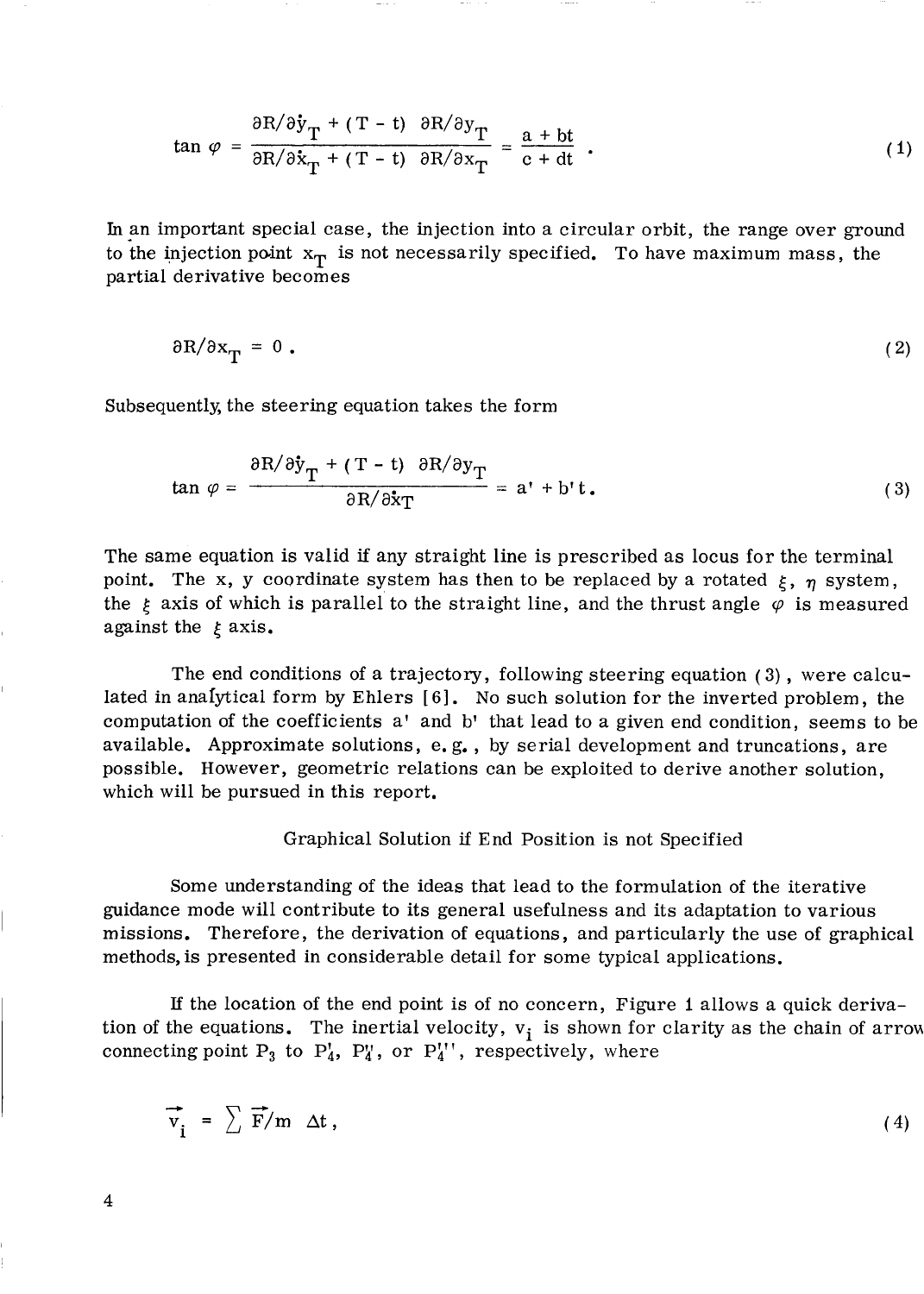

FIGURE **1.** OPTIMIZATION FOR FREE CHOICE OF END LOCATION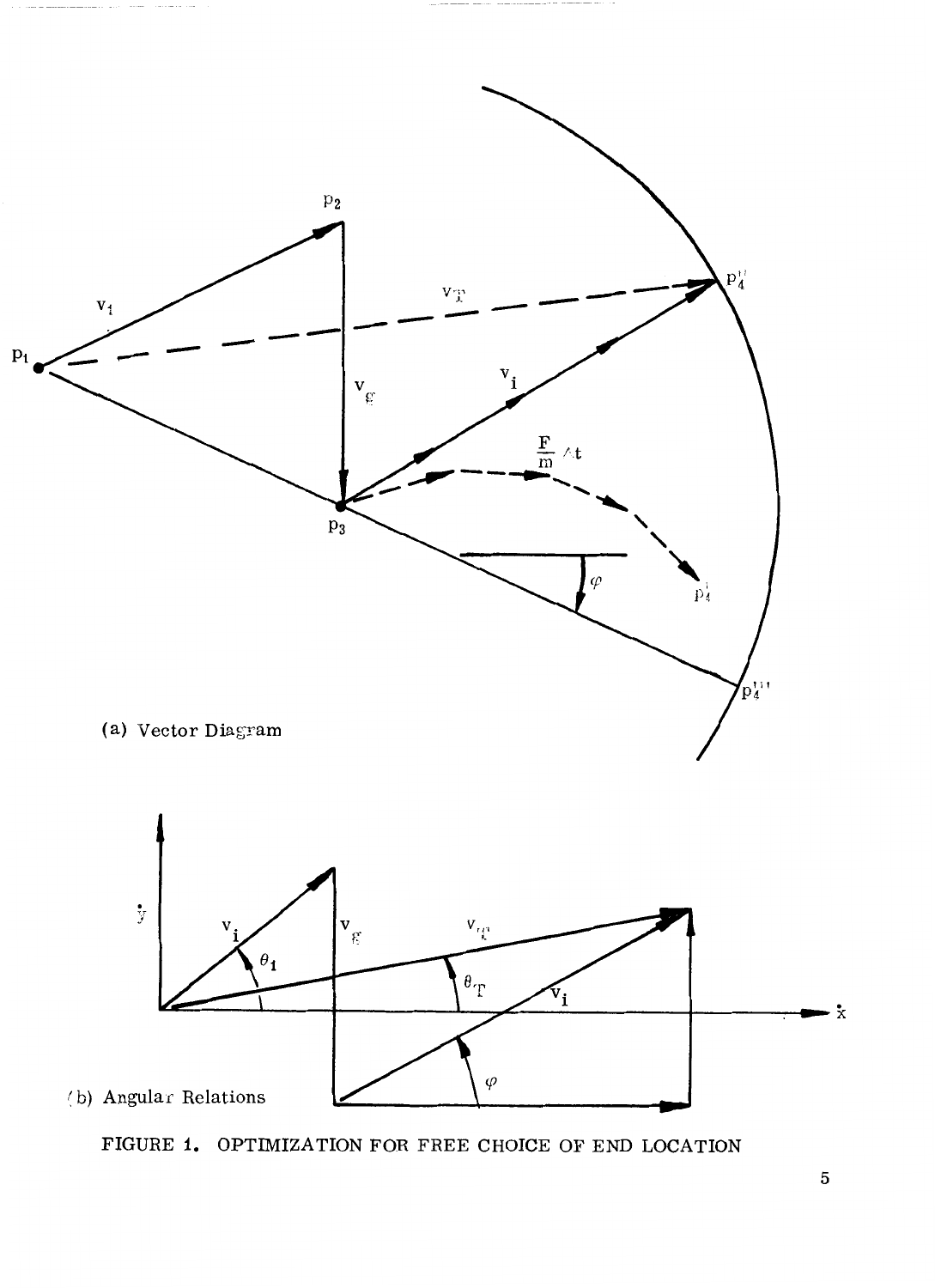instead of the true integral form. It is obvious that the distance  $P_3P_4''' = |v_s|$  is largest if the "chain" is straight. This means, however, that the thrust angle  $\phi$  is constant. With  $v_1 = P_1P_2$  representing the initial velocity and  $v_g = P_2P_3$  representing the gravitational contribution, the locus for the total velocity vector  $v_T$  is a circle with  $P_3$  as center and  $v_i$  as radius. Prescribing the direction of  $v_{\text{T}}$  provides the necessary seconc condition for the end point  $P_4'$  of  $v_T$  and  $v_i$ . If the velocity direction is free, the requirement for maximum velocity will place the end point to  $P_4''$ .

From the well known rocket equation, we determine

$$
v_i = \int \frac{F}{m} dt = e^* \int \frac{\dot{m}}{m_1 + \dot{m}t} dt
$$
 (5a)

$$
= e^* \ln \frac{m_1}{m_1 + \text{int}}
$$
 (5b)  

$$
= e^* \ln \frac{\tau}{\tau - t}
$$
 (5c)

$$
= e^* \ln \frac{\tau}{\tau - t}
$$
 (5c)

where the auxiliary variable

$$
\tau = -\frac{\mathbf{m}_1}{\mathbf{m}} \tag{5d}
$$

gives the time at which the vehicle would have completely burned.

From Figure ib, Equation (5c) and

$$
\mathbf{v}_{\mathbf{g}} = \mathbf{\dot{y}}_{\mathbf{g}} = \mathbf{g} \mathbf{T}, \qquad (6)
$$

it follows that

$$
v_g = \dot{y}_g = gT,
$$
\n
$$
\dot{x}_i = e^* \ln \frac{\tau}{\tau - T} \cos \varphi = v_T \cos \theta_T - \dot{x}_i
$$
\n(7)

$$
\dot{\mathbf{y}}_{i} = c \ast \ln \frac{\tau}{\tau - T} \sin \varphi = \mathbf{v}_{T} \sin \theta_{T} - \dot{\mathbf{y}}_{i} + gT. \tag{8}
$$

These two equations can be solved simultaneously for either T and  $\varphi$  or for  $v_T$  and  $\varphi$ , as the case may require.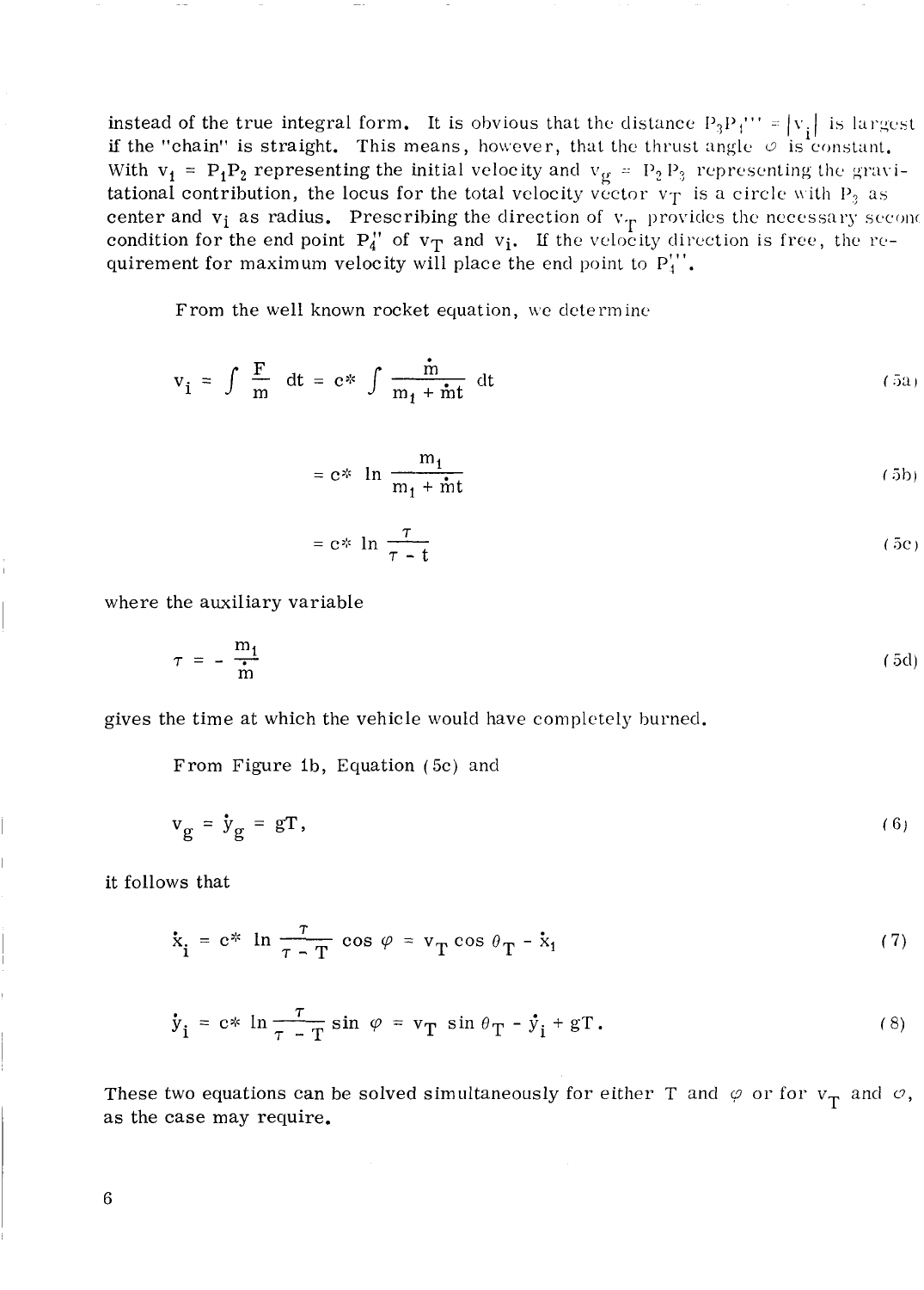<sup>I</sup>Approximate Solution if One Coordinate of the End Point is Specified

The additional constraint in the end condition requires an additional degree of freedom added to the steering equation, which can be provided by using the form of Equation (3), somewhat rewritten:

$$
\varphi = \widetilde{\varphi} - (K_1 - K_2 t) \tag{9}
$$

where  $\widetilde{\varphi}$  is the constant thrust angle that satisfies the velocity conditions. Equations (7) and (8), and  $K_1$  and  $K_2$  will be chosen so that the position constraint  $y_T$  is satisfied without disturbing the end velocity condition  $y_T$ . For small values of  $(K_1 - K_2 t)$ , the equations of motion can be approximated.

$$
\ddot{y}_{i} = F/m \sin \left[ \tilde{\varphi} - (K_{1} - K_{2}t) \right] = \frac{e^{*}}{\tau - t} \sin \left[ \tilde{\varphi} - (K_{1} - K_{2}t) \right]
$$
 (10a)

$$
\ddot{y}_{i} = F/m \sin \left[ \tilde{\varphi} - (K_{1} - K_{2}t) \right] = \frac{e^{x}}{\tau - t} \sin \left[ \tilde{\varphi} - (K_{1} - K_{2}t) \right]
$$
\n
$$
\ddot{y}_{i} = \ddot{\tilde{y}}_{i} - \frac{e^{x}}{\tau - t} (K_{1} - K_{2}t) \cos \tilde{\varphi}
$$
\n(10b)

$$
\ddot{y}_{i} = \ddot{\tilde{y}}_{i} - \frac{e^{\pi}}{\tau - t} (K_{1} - K_{2}t) \cos \tilde{\varphi}
$$
\n
$$
\dot{y}_{i} = \dot{\tilde{y}}_{i} - e^{\pi} \cos \tilde{\varphi} \left[ +K_{1} \ln \frac{\tau}{\tau - t} - K_{2} (\tau \ln \frac{\tau}{\tau - t} - t) \right]
$$
\n
$$
\dot{y}_{i}(T) - \dot{\tilde{y}}_{i}(T) = e^{\pi} \cos \tilde{\varphi} \left[ -K_{1} \ln \frac{\tau}{\tau - T} + K_{2} (\tau \ln \frac{\tau}{\tau - T} - T) \right] = 0
$$
\n(11b)

$$
\dot{y}_{i}(T) - \dot{\tilde{y}}_{i}(T) = c \ast \cos \tilde{\varphi} \left[ -K_{1} \ln \frac{\tau}{\tau - T} + K_{2} \left( \tau \ln \frac{\tau}{\tau - T} - T \right) \right] = 0
$$
 (11b)

$$
\dot{y}_{i}(T) - \dot{\tilde{y}}_{i}(T) = c \ast \cos \tilde{\varphi} \left[ -K_{1} \ln \frac{\tau}{\tau - T} + K_{2} (\tau \ln \frac{\tau}{\tau - T} - T) \right] = 0
$$
\n
$$
y_{i} = \tilde{y}_{i} - c \ast \cos \tilde{\varphi} \left[ K_{1}[t - (\tau - t) \ln \frac{\tau}{\tau - t}] \right]
$$
\n
$$
+ K_{2} \left\{ \frac{t^{2}}{2} - \tau [t - (\tau - t) \ln \frac{\tau}{\tau - t}] \right\} \right]
$$
\n(12a)

$$
y_T(T) = y_1 + y_1 T - \frac{1}{2} g T^2 + y_1(T) = y_T (T)_{\text{Nom.}}
$$
 (12b)

Equations (11) and (12) can be solved simultaneously. If necessary, the horizontal velocity component can be corrected by recomputing the flight time.

#### Both End Point Coordinates Specified

As Equation ( I) shows, an additional degree of freedom, in the form of the constant *c,* is available to allow one more constraint. (The constants c and d are not free since by division either can be made unity. ) In practice, however, any shifting of the end point in the "average" flight direction by changing the thrust angle is rather

7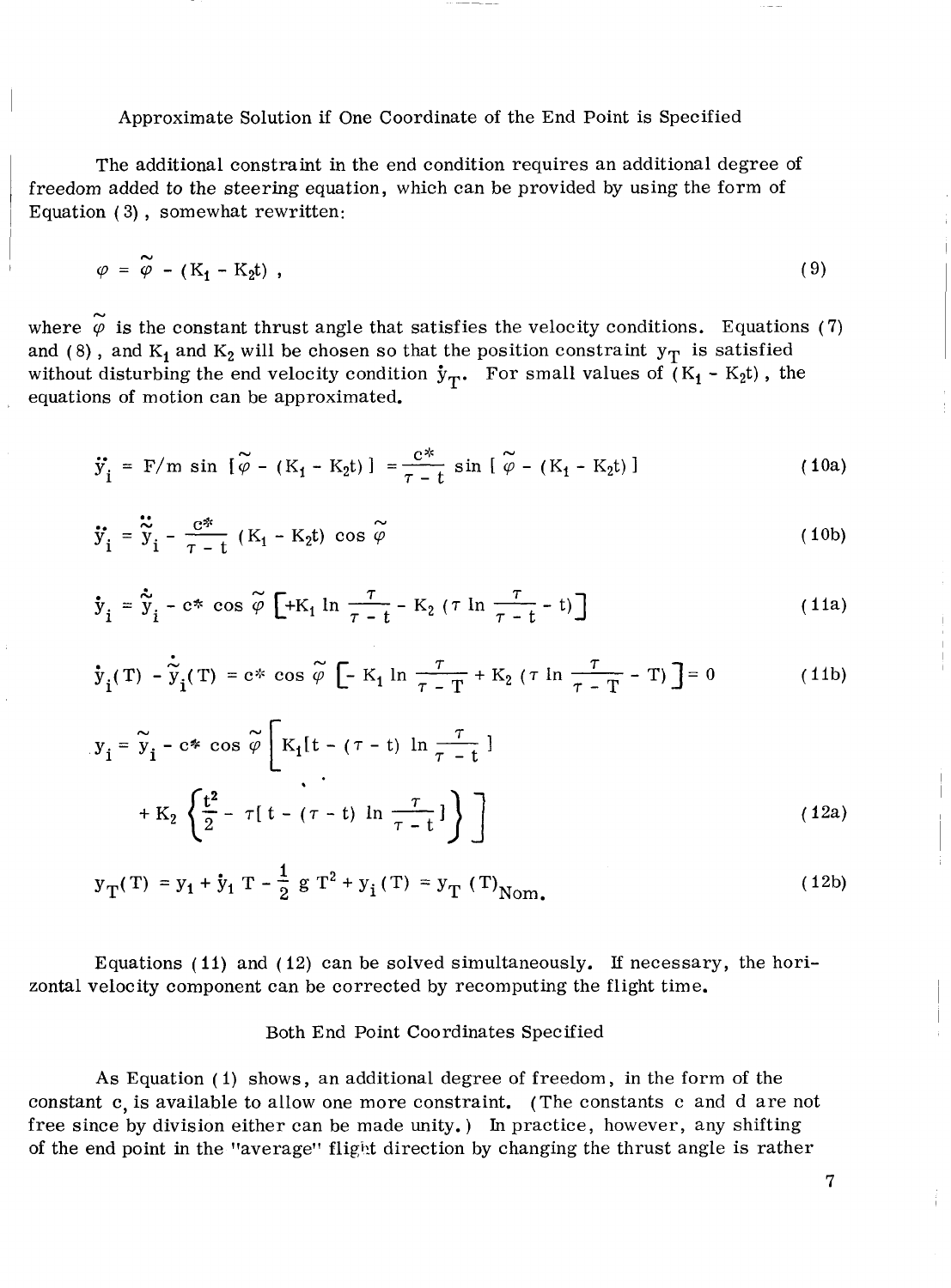ineffective; this should rather be accomplished by adjusting the thrust level either by continuous throttling or, stepwise, by turning all or part of the engines on and off.

For this study, it will be assumed that the constant thrust level which would satisfy the end conditions will be recomputed at adequate intervals and the engine adjusted accordingly.

#### **A** LUNAR LANDING SCHEME

#### Mission and Ground Rules

Only a rather general idea, subject to rather restrictive simplifications, has been presented so far. The easiest way to check its practical usefulness is to apply it to a specific mission, e. g. , the automatic landing of a space vehicle on the moon. We guide the vehicle from a lunar orbit, either a nominally circular one or a Hohmann transfer ellipse, to a predetermined point on the surface, and then compare the trajectories for nominal and strongly disturbed initial conditions. The system can then be judged by the accuracy with which the landing point and zero velocity are reached, the amount of fuel used above that for a true optimum path, and the magnitude of the maneuvers required, especially engine throttling.

Since the information available to determine the instantaneous state probably will be limited, we will restrict ourselves to the use of D, the line of sight distance to the landing site; D, its rate of change;  $\epsilon$ , angle between the line of sight direction to landing site and the local horizontal;  $\epsilon$ , its rate of change; and a<sub>i</sub>, the inertial acceleration.

While the amount of information is considered very carefully, the means of obtaining it (radio, optical, inertial, etc. ) are beyond the scope of this study. Instrumentation errors are not considered either, but the trend of errors to become smaller as the measured value decreases will hopefully keep them within reason.

The Guidance Equation

The flight geometry shown in Figure 2 shows the primary xy coordinate system, pointing in the local horizontal and vertical at the landing site. The  $\xi_{\tau \eta}$  system is formed by rotating the x-y system through the variable angle  $\epsilon$  with the negative  $\xi$ -axis pointing toward the vehicle.

The instantaneous coordinates of the vehicle are  $x_1$  (shown to be negative),  $y_1$ ,  $\xi_1$  (negative), and  $\eta_1 = 0$ . Since the landing site is at the point of origin, all nominal values at the terminal point are zero. **As** the gravitation changes in direction and magnitude, mean values were used for both: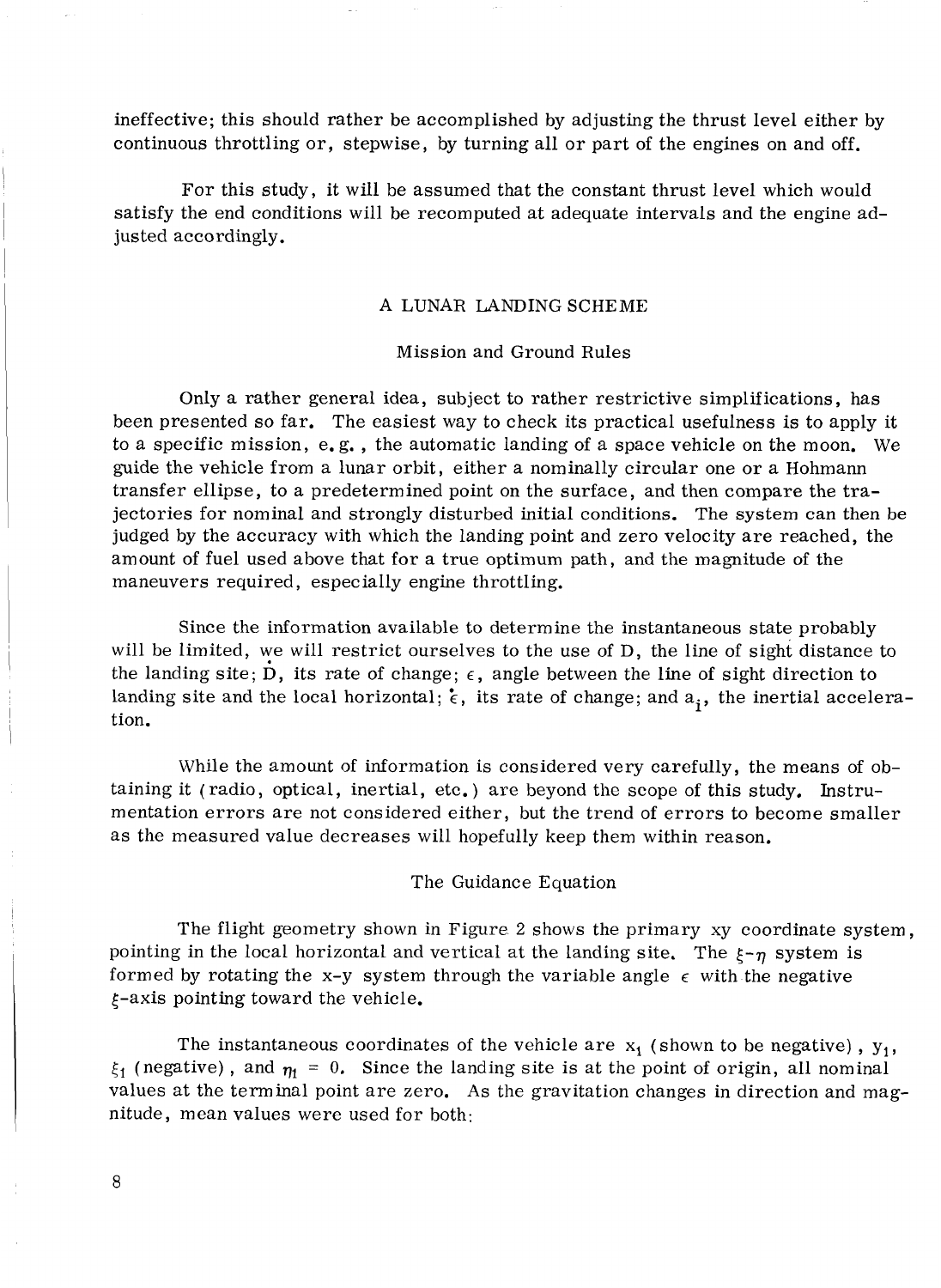

 $\sigma_{\rm{eff}}$  , and  $\sigma_{\rm{eff}}$  , and

FIGURE 2. LUNAR FLIGHT GEOMETRY

$$
\phi^* = \frac{1}{2} \phi_1 = \arctan \frac{D_1 \cos \epsilon_1}{r_L + D \sin \epsilon_1}
$$
 (13)

$$
g^* = \frac{1}{2} (g_{L_1} + g_L) \approx g_L \left[ 1 - \frac{y_1}{r_L} - \frac{1}{2} \left( \frac{D \cos \epsilon}{r_L} \right)^2 \right].
$$
 (14)

 $\overline{9}$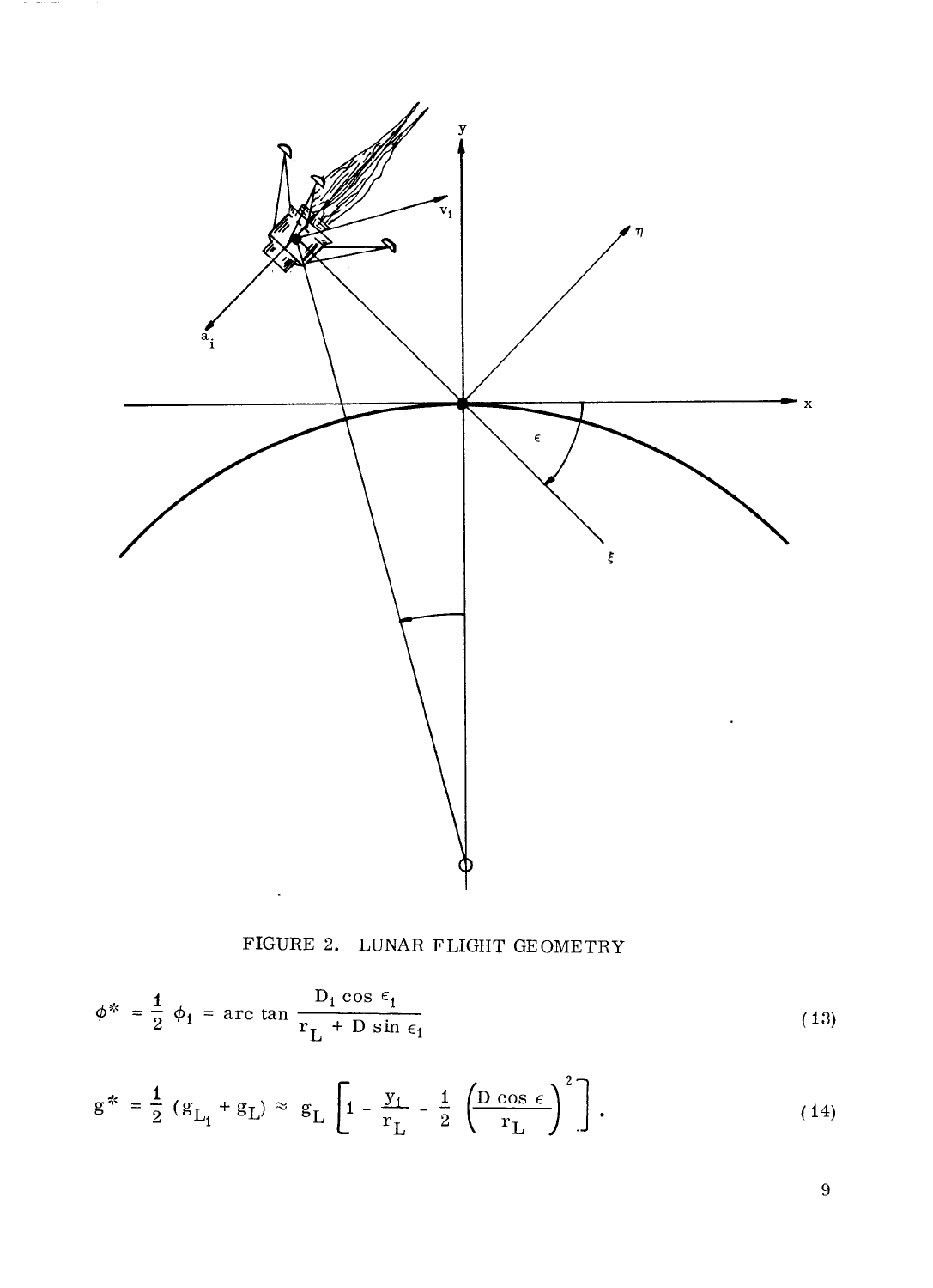An attempt was first made to calculate the thrust level from the condition that  $\dot{\xi}$  and  $\xi$ must simultaneously become zero, but it was found more simple and accurate to use the precalculated value F<sup>\*</sup> for a nominal trajectory as initial value, calculate the  $\xi^*$  that would result from its use, and correct the thrust level to

$$
F_1 = F^* \frac{\xi^*}{-\xi_1} \quad . \tag{15}
$$

For each integration step, the thrust from the previous step is used as first approximation. The other steps shown in the flow diagram (Figure 3) are self-explanatory. A detailed derivation of the equations is given in a NASA report  $\lceil 5 \rceil$ .



FIGURE **3.** FLOW DIAGRAM

The interval for recomputing the guidance equation was arbitrarily set at 10 seconds. There are indications that a considerably longer step would have been perm is *s* ible.

First Check Case: Direct Landing from Circular Orbit

A circular parking orbit with a nominal height of 100 km is selected as initial condition for the landing. The vehicle has an initial mass of 30,000 kg, a nominal thrust of 9000 kp, specific impulse of 420 sec, and in the nominal case a landed mass of 18,572 kg.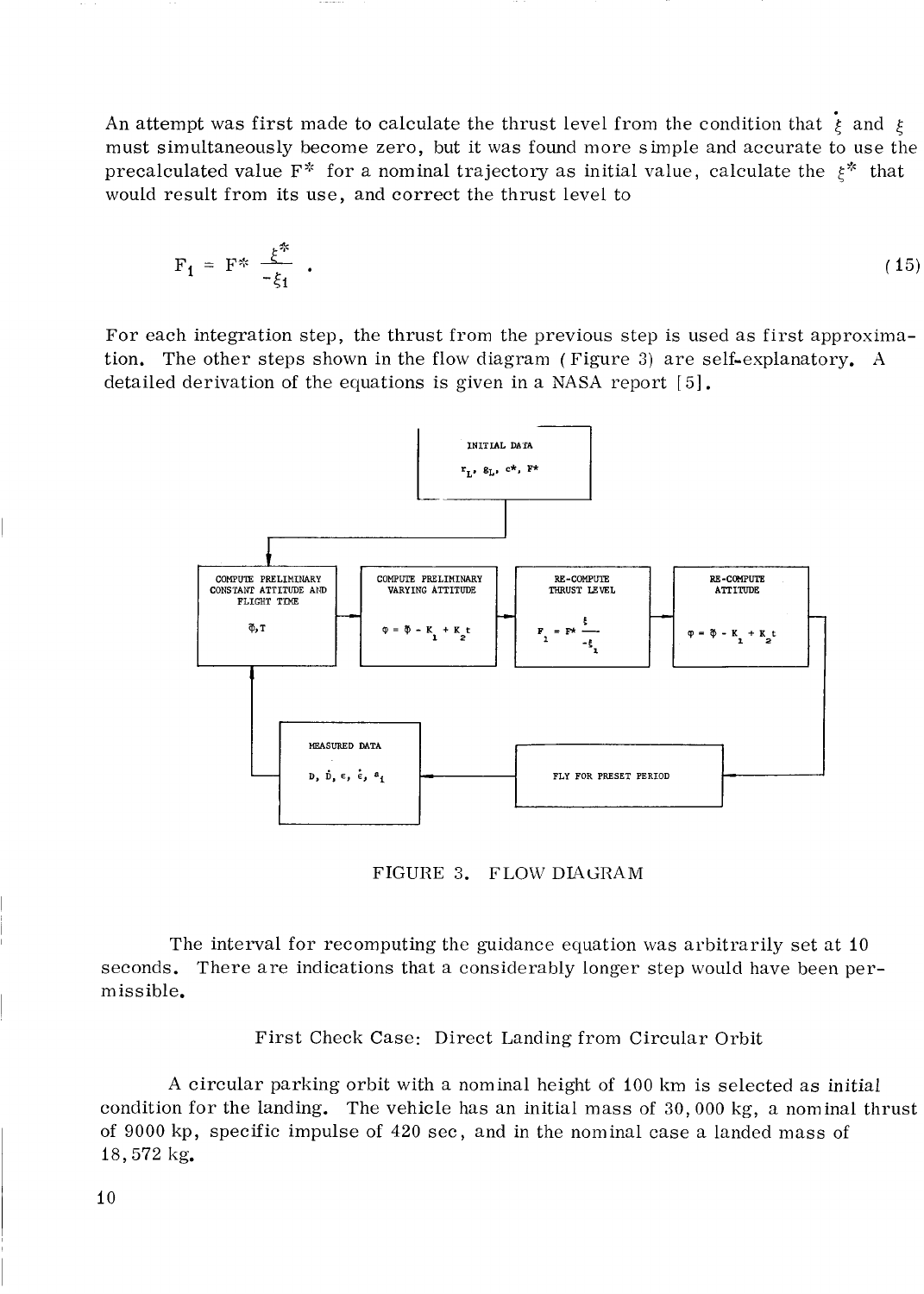Table I shows the effect of probable error sources on the accuracy of the guidance. The perturbations consist of distortions of the parking orbit into an ellipse, , variations in the orientation of the ellipse, and errors in ignition time.

| Case | Peri-<br>selenum<br>km | Apo-<br>selenum<br>km | Angle<br>between<br>Periselenum &<br>Land-Site<br>deg | Ignition<br>Time<br>Error<br>sec | Thrust<br>Variation<br>max.<br>kp | X<br>m | Landing Errors<br>y<br>m | ÿ<br>m/s |
|------|------------------------|-----------------------|-------------------------------------------------------|----------------------------------|-----------------------------------|--------|--------------------------|----------|
|      | 100                    | 100                   | $\Omega$                                              | $\bf{0}$                         | $\pm 320$                         | $-.12$ | $-.09$                   | $-.02$   |
| п    | 100                    | 150                   | 180                                                   | $\bf{0}$                         | $\pm 850$                         | $-.07$ | $-.05$                   | $-.01$   |
| Ш    | 50                     | 100                   | 0                                                     | $\bf{0}$                         | ± 60                              | $-.10$ | $-.12$                   | $-.02$   |
| IV   | 100                    | 150                   | 0                                                     | $\Omega$                         | ±310                              | $-.07$ | $-.05$                   | $-.01$   |
| V    | 50                     | 100                   | 180                                                   | 0                                | $\pm 340$                         | $-.09$ | $-.06$                   | $-.01$   |
| VI   | 75                     | 125                   | 90                                                    | $\Omega$                         | $\pm 320$                         | $-.12$ | $-.07$                   | $-.02$   |
| VII  | 75                     | 125                   | 270                                                   | $\bf{0}$                         | ±320                              | $-.09$ | $-.07$                   | $-.02$   |
| VШ   | 100                    | 100                   | $\bf{0}$                                              | $+10$                            | ±310                              | $-.10$ | $-.07$                   | $-0.02$  |
| IX   | 100                    | 100                   | $\bf{0}$                                              | $-10$                            | ±320                              | $-12$  | $-.01$                   | $-.02$   |

TABLE 1. ERROR SUMMARY FOR DIRECT LANDING FROM PARKING ORBIT

Table 1 shows that in all cases the errors at landing are negligible. The payload loss, compared to an optimum descent from the initial conditions, was within the computing accuracy of about 10 kg, and therefore is not shown. The thrust level variations shown are the maximum deviations occurring at any time. They are always within  $\pm 10$ percent of the nominal value. Three typical trajectories are shown in Tables 2, 3, and 4.

| $\frac{t}{\sec}$ | $\mathbf X$<br>km | y<br>km | $\varphi$<br>deg | $\mathbf{v}$<br>m/s | $\mathbf F$<br>kp | h<br>km |
|------------------|-------------------|---------|------------------|---------------------|-------------------|---------|
| 60               | $-448.9$          | 44.3    | 227.9            | 1695.3              | 9005              | 100.0   |
| 100              | $-387.0$          | 57.5    | 217.7            | 1627.3              | 8912              | 98      |
| 140              | $-328.5$          | 65.4    | 208.1            | 1548.4              | 8844              | 95.1    |
| 180              | $-273.8$          | 68.7    | 199.0            | 1459.5              | 8796              | 89.4    |
| 220              | $-223.5$          | 68.1    | 190.4            | 1361.5              | 8762              | 81.8    |
| 260              | $-178.0$          | 64.1    | 182.2            | 1255.1              | 8737              | 72.9    |
| 300              | $-137.5$          | 57.6    | 174.2            | 1140.6              | 8720              | 62.8    |
| 340              | $-102.3$          | 49.2    | 166.6            | 1018.4              | 8708              | 52.1    |
| 380              | $-72.5$           | 39.6    | 159.2            | 888.6               | 8701              | 41.1    |
| 420              | $-48.1$           | 29.7    | 151.9            | 751.3               | 8696              | 30.4    |
| 460              | $-29.0$           | 20.1    | 144.8            | 606.3               | 8694              | 20.4    |
| 500              | $-14.9$           | 11.6    | 137.8            | 453.5               | 8693              | 11.7    |
| 540              | $-5.7$            | 5.0     | 130.9            | 292.9               | 8693              | 5.0     |
| 580              | $-0.9$            | 0.9     | 124.0            | 124.3               | 8693              | 0.9     |
| 608.3            | 0, 0              | 0.0     | 119.3            | 0.0                 | 8693              | 0.0     |

TABLE 2. DESCENT FROM NOMINAL PARKING ORBIT (CASE I)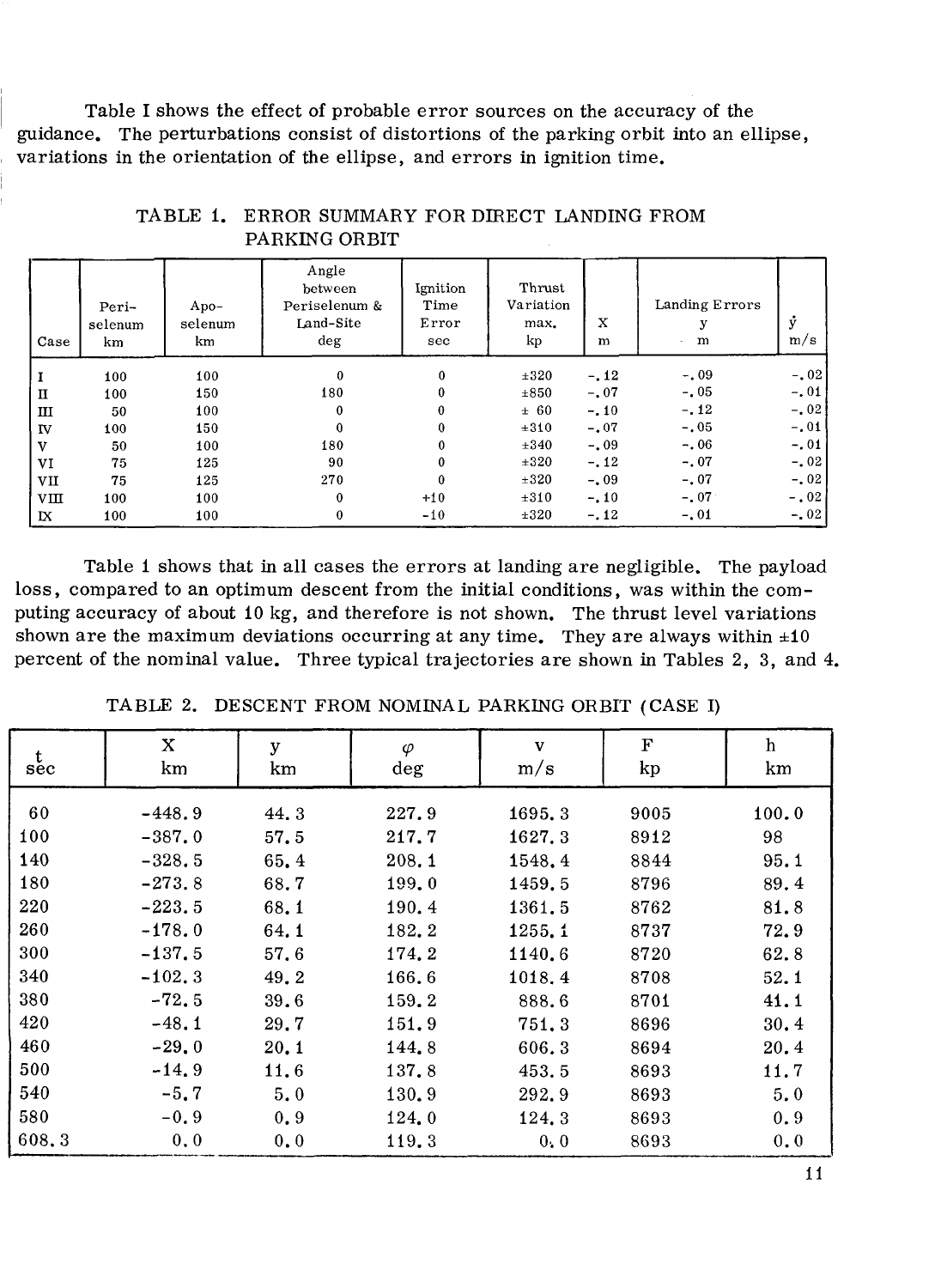| t<br>sec | $\mathbf X$<br>km | y<br>km  | $\varphi$<br>deg | $\mathbf v$<br>m/s | $\mathbf F$<br>kp | h<br>km  |
|----------|-------------------|----------|------------------|--------------------|-------------------|----------|
| 108.8    | $-481.0$          | 86.8     | 246.3            | 1656.8             | 9037              | 149.2    |
| 148.8    | $-420.0$          | 100.2    | 232.2            | 1630.0             | 8773              | 147.6    |
| 188.8    | $-361.4$          | 107.7    | 219.6            | 1585.3             | 8586              | 142.7    |
| 228.8    | $-306, 0$         | 109.9    | 208.2            | 1525.1             | 8467              | 135.1    |
| 268.8    | $-254.5$          | 107.6    | 197.8            | 1451.9             | 8386              | 125.1    |
| 308.8    | $-207.4$          | 101.6    | 188.1            | 1367.5             | 8331              | 113.3    |
| 348.8    | $-165.0$          | 92.6     | 179.0            | 1272.9             | 8291              | 100.0    |
| 388.8    | $-127.5$          | 81.3     | 170.4            | 1169.0             | 8264              | 85.8     |
| 428.8    | $-95.2$           | 68.6     | 162.1            | 1056.2             | 8244              | 71.1     |
| 468.8    | $-67.9$           | 55.1     | 154.2            | 935.0              | 8231              | 56.4     |
| 508.8    | $-45.7$           | 41.7     | 146.5            | 805.4              | 8222              | 42.3     |
| 548.8    | $-28.3$           | 29.1     | 139.0            | 667.4              | 8216              | 29.3     |
| 588.8    | $-15.5$           | 17.9     | 131.7            | 521.0              | 8214              | 18.0     |
| 628.8    | $-6.8$            | 8.9      | 124.6            | 366.1              | 8213              | 8.9      |
| 668.8    | $-1.8$            | 2.7      | 117.5            | 202.9              | 8213              | 2.7      |
| 715.9    | $\mathbf 0$       | $\bf{0}$ | 109.4            | $\bf{0}$           | 8213              | $\bf{0}$ |

TABLE 3. DESCENT FROM DISTURBED PARKING ORBIT (CASE 11)

 $\sim$  100  $\pm$ 

TABLE 4. DESCENT FROM DISTURBED PARKING ORBIT (CASE 111)

| t     | $\mathbf X$ | y         | $\varphi$ | $\mathbf{v}$ | $\mathbf F$ | $\bold{h}$ |
|-------|-------------|-----------|-----------|--------------|-------------|------------|
| sec   | km          | km        | deg       | m/s          | $\rm kp$    | km         |
|       |             |           |           |              |             |            |
| 113.6 | $-432.7$    | $-2.4$    | 207.3     | 1707.8       | 8999        | 50.7       |
| 153.6 | $-369.9$    | 11.3      | 209.5     | 1607.4       | 8983        | 50.0       |
| 193.6 | $-311.1$    | 20.8      | 194.7     | 1501.3       | 8970        | 48.1       |
| 233.6 | $-256.7$    | 26.7      | 188.6     | 1389.6       | 8961        | 45.3       |
| 273.6 | $-206.9$    | 29.4      | 182.7     | 1272.4       | 8954        | 41.4       |
| 313.6 | $-162, 2$   | 29.3      | 176.8     | 1149.6       | 8949        | 36.7       |
| 353.6 | $-122.7$    | 27.1      | 171.1     | 1021.3       | 8946        | 31.3       |
| 393,6 | $-88.6$     | 23.2      | 165.4     | 887.3        | 8944        | 25.4       |
| 433.6 | $-60.0$     | 18.3      | 159.7     | 747.6        | 8942        | 19.3       |
| 473.6 | $-37.0$     | 13.0      | 154.1     | 601.8        | 8942        | 13.4       |
| 513.6 | $-19.6$     | 7.8       | 148.6     | 449.8        | 8942        | 7.9        |
| 553.6 | $-7, 8$     | 3.5       | 143.0     | 291.3        | 8942        | 3.5        |
| 593.6 | $-1.4$      | $\cdot^7$ | 137.5     | 125.9        | 8943        | $\cdot$ 7  |
| 622.9 | $\bf{0}$    | $\bf{0}$  | 133.5     | $\bf{0}$     | 8943        | 0          |

ţ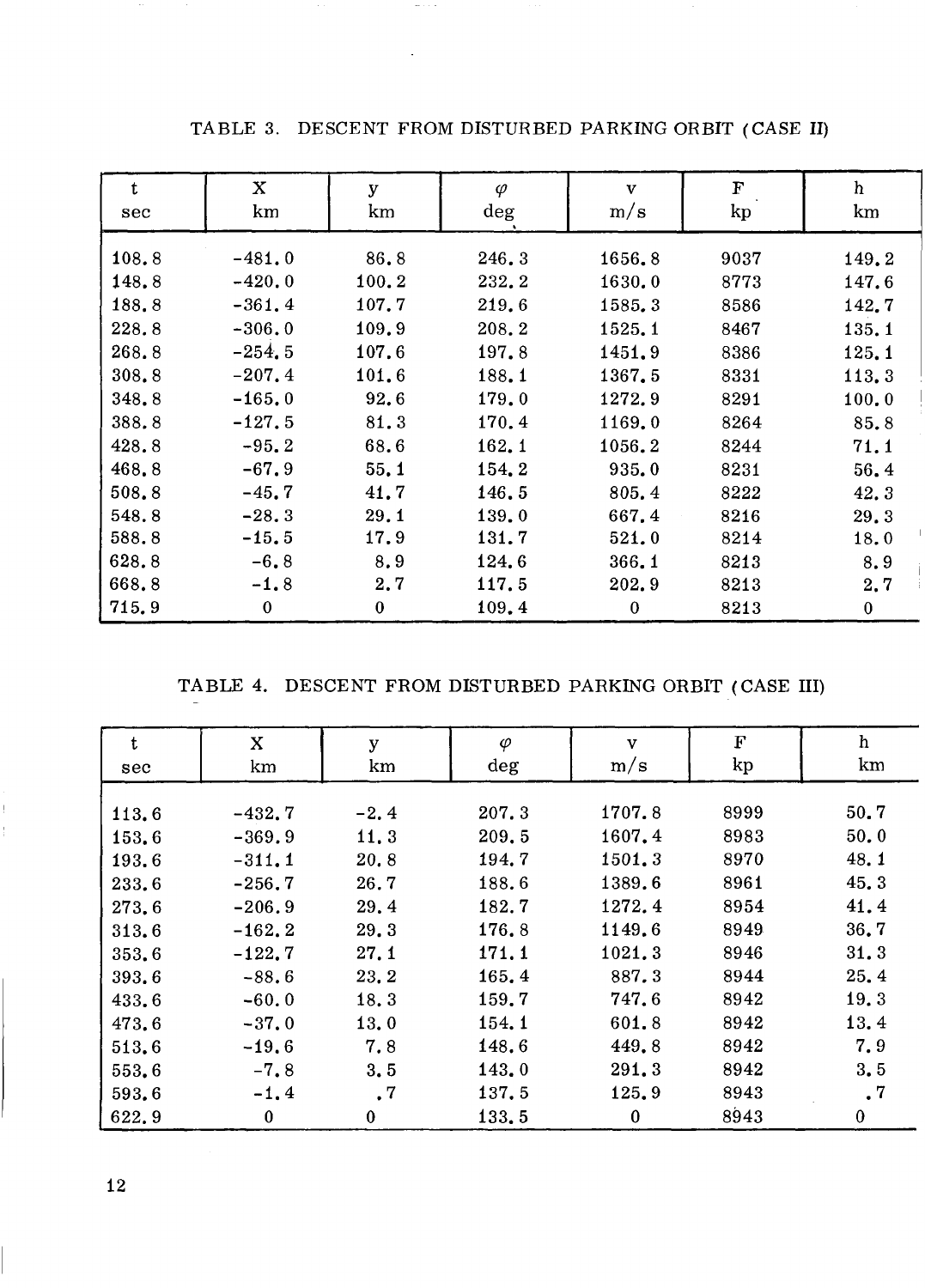#### Second Check Case: Landing from a Hohmann Transfer Ellipse

A nominal periselenum of 20 km as standard ignition point is chosen. It is varied similarly as in First Check Case, except that the periselenum altitude is changed  $\pm 100$ percent (Table 5). The vehicle is the same as in Case I except that the thrust has a nominal value of 15,000 kp and the landed mass is 19,522 kg.

| Case         | Peri-<br>selenum<br>km | Apo $-$<br>selenum<br>km | Angle fr.<br>Periselenum to<br>Land-Site<br>$\deg$ | Time<br>Error<br>sec | Thrust<br>Variation<br>Max.<br>kp | X<br>m | Landing Errors<br>у<br>m | У<br>m/s |
|--------------|------------------------|--------------------------|----------------------------------------------------|----------------------|-----------------------------------|--------|--------------------------|----------|
| I            | 20                     | 100                      | $-8.5$                                             | 0                    | $\pm 30$                          | $-.14$ | $-0.28$                  | $-.04$   |
| $\rm II$     | 40                     | 100                      | $-8.5$                                             | 0                    | ±170                              | $-.29$ | $-.38$                   | $-.07$   |
| ш            | $\bf{0}$               | 100                      | $-8.5$                                             | 0                    | ±10                               | $-.01$ | $-.05$                   | $-.01$   |
| IV           | 20                     | 100                      | $-18.5$                                            | 0                    | ±40                               | $-.15$ | $-.31$                   | $-.05$   |
| $\mathbf{V}$ | 20                     | 100                      | $+1.5$                                             | $\bf{0}$             | ±30                               | $-.14$ | $-.28$                   | $-.04$   |
| VI           | 20                     | 100                      | $-8,5$                                             | $+10$                | $+1100$                           | $-.17$ | $-.34$                   | $-.05$   |
|              |                        |                          |                                                    |                      | $-30$                             |        |                          |          |
| VП           | 20                     | 100                      | $-8, 5$                                            | $-10$                | $+30$                             | $-.10$ | $-.21$                   | $-.03$   |
|              |                        |                          |                                                    |                      | $-950$                            |        |                          |          |

TABLE 5. ERROR SUMMARY FOR LANDING FROM HOHMANN ELLIPSE

Case I11 demonstrates rather dramatically the power of the system. The vehicle grazes the surface when power is applied. Still, it recovers and lands with perfect accuracy (Figure 4 and Table 8) . In addition, Cases I11 and **lV** are equivalent to missing the time for the Hohmann kick by about  $\pm 3$  minutes. Tables 6, 7, and 8 show some more trajectory details.

TABLE 6. DESCENT FROM NOMINAL HOHMANN ELLIPSE (CASE **I)** 

| t     | Χ        | у    | $\varphi$ | $\mathbf{v}$ | $\mathbf F$ | h    |
|-------|----------|------|-----------|--------------|-------------|------|
| sec   | km       | km   | deg       | m/s          | kp          | km   |
| 54.3  | $-259.1$ | 0.8  | 199.0     | 1702.9       | 15000       | 20.0 |
| 94.3  | $-196.0$ | 8.3  | 192.1     | 1515.2       | 14987       | 19.3 |
| 134.3 | $-140.6$ | 11.7 | 185.2     | 1314.4       | 14978       | 17.3 |
| 174.3 | $-93.7$  | 11.6 | 181.5     | 1099.8       | 14973       | 14.1 |
| 214.3 | $-55.8$  | 9.3  | 171.9     | 871.1        | 14970       | 10.2 |
| 254.3 | $-27.4$  | 5,8  | 165.3     | 627.0        | 14968       | 6.0  |
| 294.3 | $-8.8$   | 2.3  | 158.8     | 366.7        | 14968       | 2.3  |
| 314.3 | $-3.4$   | 0.9  | 155.6     | 230.0        | 14968       | 0.9  |
| 346.5 | $-0.0$   | 0, 0 | 150.4     | 0, 0         | 14968       | 0.0  |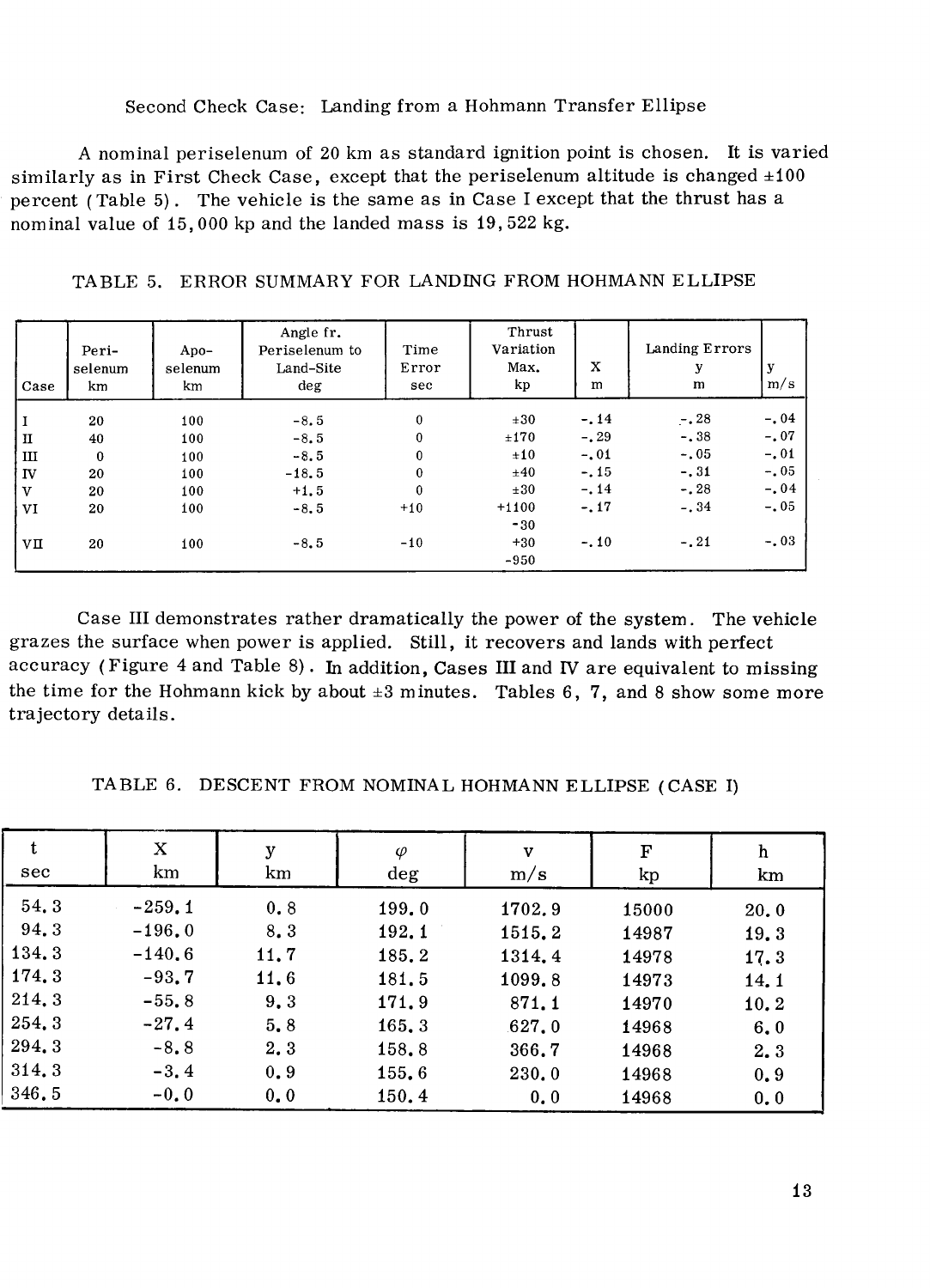

FIGURE 4. TYPICAL TRAJECTORIES

TABLE 7. DESCENT FROM DISTURBED HOHMANN ELLIPSE (CASE II)

| t<br>sec | X<br>km  | у<br>km | φ<br>$\deg$ | $\mathbf{v}$<br>m/s | $\mathbf F$<br>kp | h<br>km |
|----------|----------|---------|-------------|---------------------|-------------------|---------|
| 54.2     | $-263.9$ | 20.3    | 213.3       | 1698.0              | 15011             | 40.0    |
| 94.2     | $-201.0$ | 27.0    | 202.4       | 1534.5              | 14947             | 38.4    |
| 134.2    | $-145.5$ | 28.2    | 192.0       | 1351.5              | 14905             | 34.1    |
| 174.2    | $-98.1$  | 25.0    | 181.2       | 1149.8              | 14879             | 27.7    |
| 214.2    | $-59.6$  | 19.0    | 172.1       | 929.6               | 14865             | 20.0    |
| 254.2    | $-30.5$  | 11.8    | 162.6       | 691.0               | 14859             | 12.1    |
| 294.2    | $-11.1$  | 5.1     | 153.2       | 433.8               | 14857             | 5, 1    |
| 334.2    | $-1.3$   | 0, 7    | 143.9       | 157.5               | 14857             | 0.7     |
| 355.8    | $-0.0$   | 0.0     | 139.1       | 0.0                 | 14857             | 0.0     |

14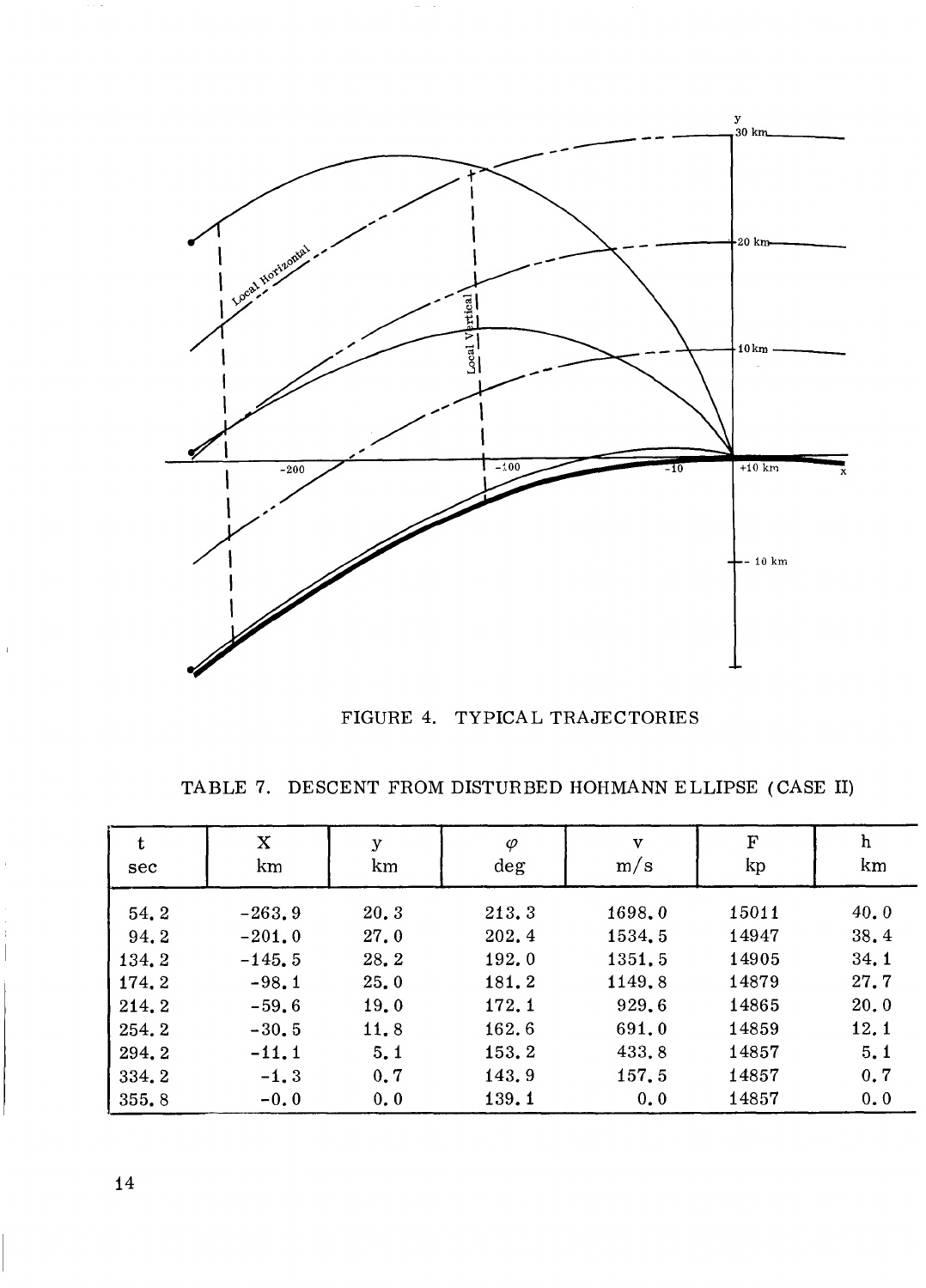| t<br>sec | X<br>km   | у<br>km  | $\varphi$<br>$\deg$ | v<br>m/s | F<br>kp | h<br>km |
|----------|-----------|----------|---------------------|----------|---------|---------|
| 51.4     | $-259.1$  | $-19.4$  | 184.2               | 1696.5   | 15003   | 0, 0    |
| 91.4     | $-195, 6$ | $-10, 8$ | 181.3               | 1498.0   | 15005   | 0.2     |
| 131.4    | $-140.1$  | $-4.9$   | 178.3               | 1289.8   | 12007   | 0, 7    |
| 171.4    | $-93.0$   | $-1.4$   | 175.4               | 1070.6   | 15008   | 1.1     |
| 211.4    | $-54.9$   | 0.3      | 172.5               | 839.3    | 15009   | 1.2     |
| 251.4    | $-26.4$   | 0.7      | 169.6               | 594.3    | 15009   | 0.9     |
| 291.4    | $-8.0$    | 0.4      | 166.6               | 333.9    | 15010   | 0.4     |
| 339.2    | 0.0       | 0.0      | 163.2               | $\theta$ | 15010   | 0.0     |

#### TABLE 8. DESCENT FROM DISTURBED HOHMANN ELLIPSE, GRAZING SURFACE (CASE 111)

#### CONCLUSIONS

No attempt is made to prove the validity of the iterative guidance scheme in a general way. However, when used for a specific application, a lunar landing, all requirements previously stated are satisfied. It handles disturbances beyond those expected in a real flight with a minimum of measurements. Payload loss is negligible, the landing accuracy does not deteriorate, and control requirements, especially thrust control, are acceptable.

At the same time, the computation effort is modest. Calculation time for the steering equations ( including trajectory calculation) for one integration step is 10 seconds on a small, medium speed computer, the RCP 4000, i. e. , in real time. Storage requirements of 1300 words are well within the capacity of these computers.

The important question of how to measure the required variables is beyond the topic of this report. Other questions that remain are ( 1) the extension to three dimensions, which should not pose any major difficulties, **(2)** some improvement of the computer program , and (3) an analysis of the effects of instrument errors.

> George C. Marshall Space Flight Center National Aeronautics and Space Administration Huntsville, Alabama February 1965